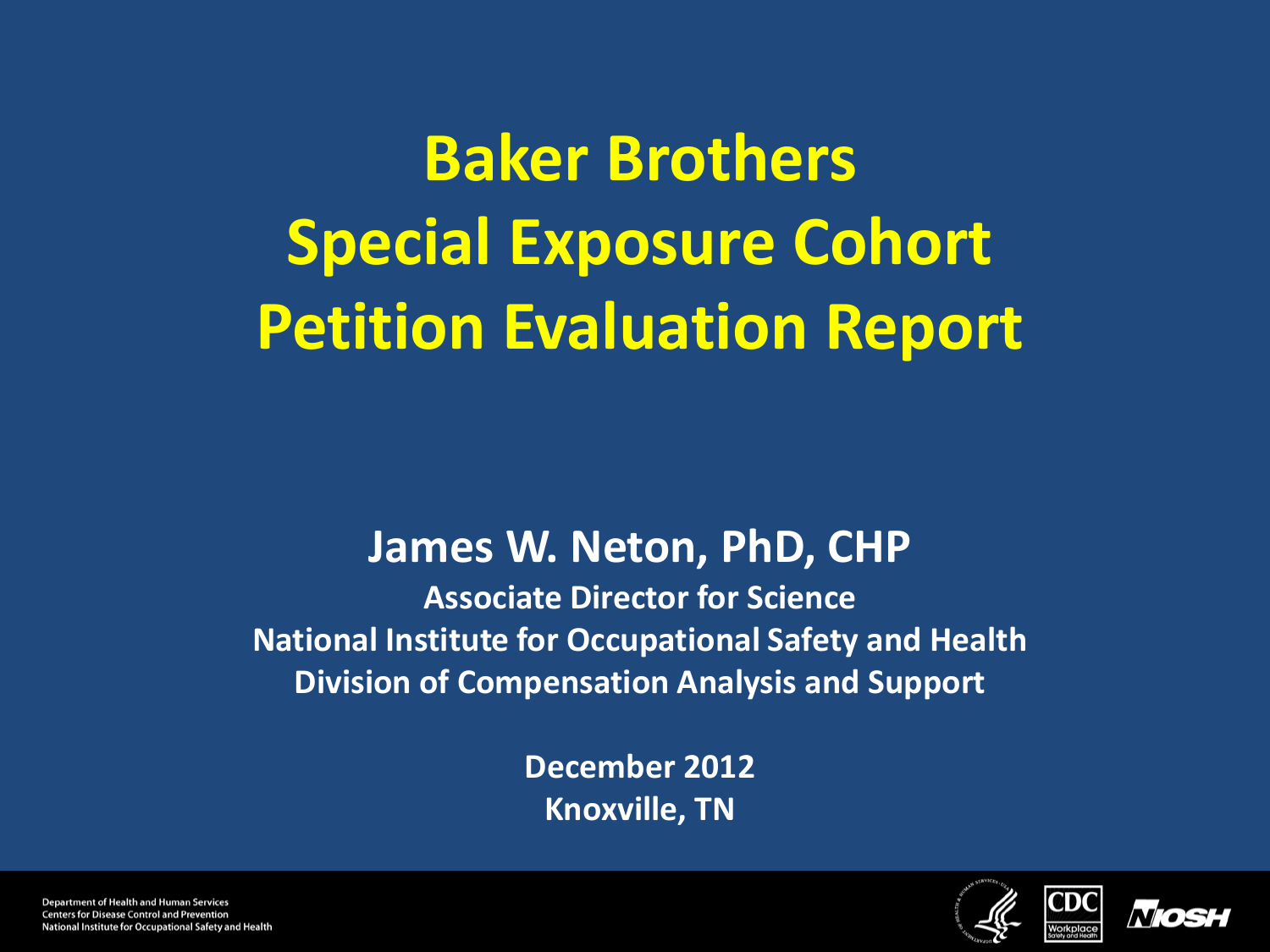## **EEOICPA Facility Listing**

- **Baker Brothers**
- **F** State: Ohio Location: Toledo
- **Atomic Weapons Employer (AWE) 1943-1944; Residual Radiation 1945-1994, 1996; Department of Energy (DOE) 1995 (remediation)**
- **Facility Description: Between June 1943 and July 1944, DuPont and the University of Chicago subcontracted the Baker Brothers company to machine roll metal rods into uranium slugs that were used for fuel in the world's first production reactors located in Oak Ridge, TN and Hanford, WA**



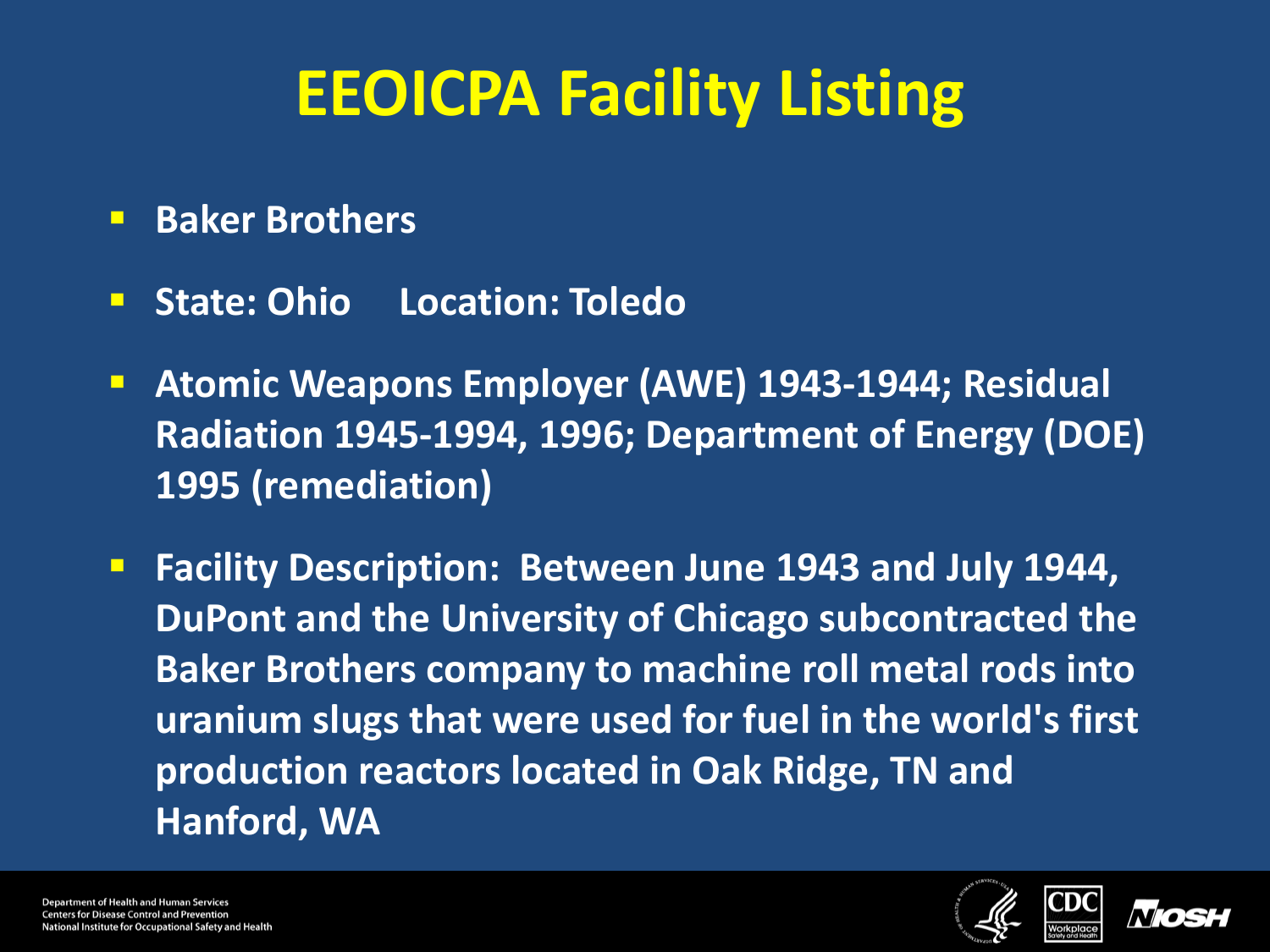### **Petition Overview**

- **June 5, 2012: NIOSH received an 83.13 petition for period of 1943 through 1996**
- **July 24, 2012: Petition qualified for evaluation**
- **November 14, 2012: Evaluation Report approved**
- **SEC class recommended: 1943 - 1944**



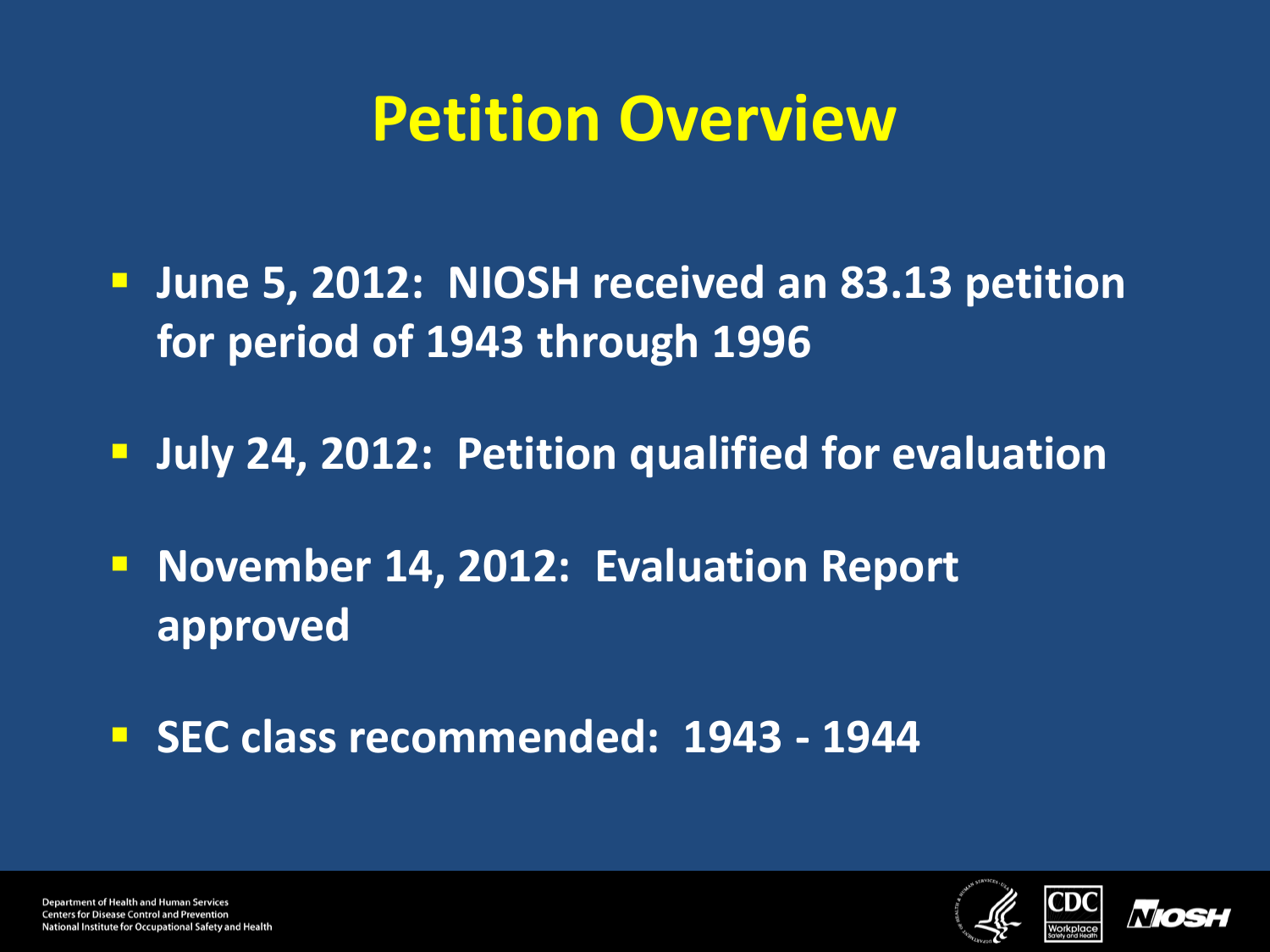#### **Petition Overview—cont.**

**Basis for Qualification**

**Radiation exposures and radiation doses potentially incurred by members of the proposed class were not monitored either through personal monitoring or through area monitoring**



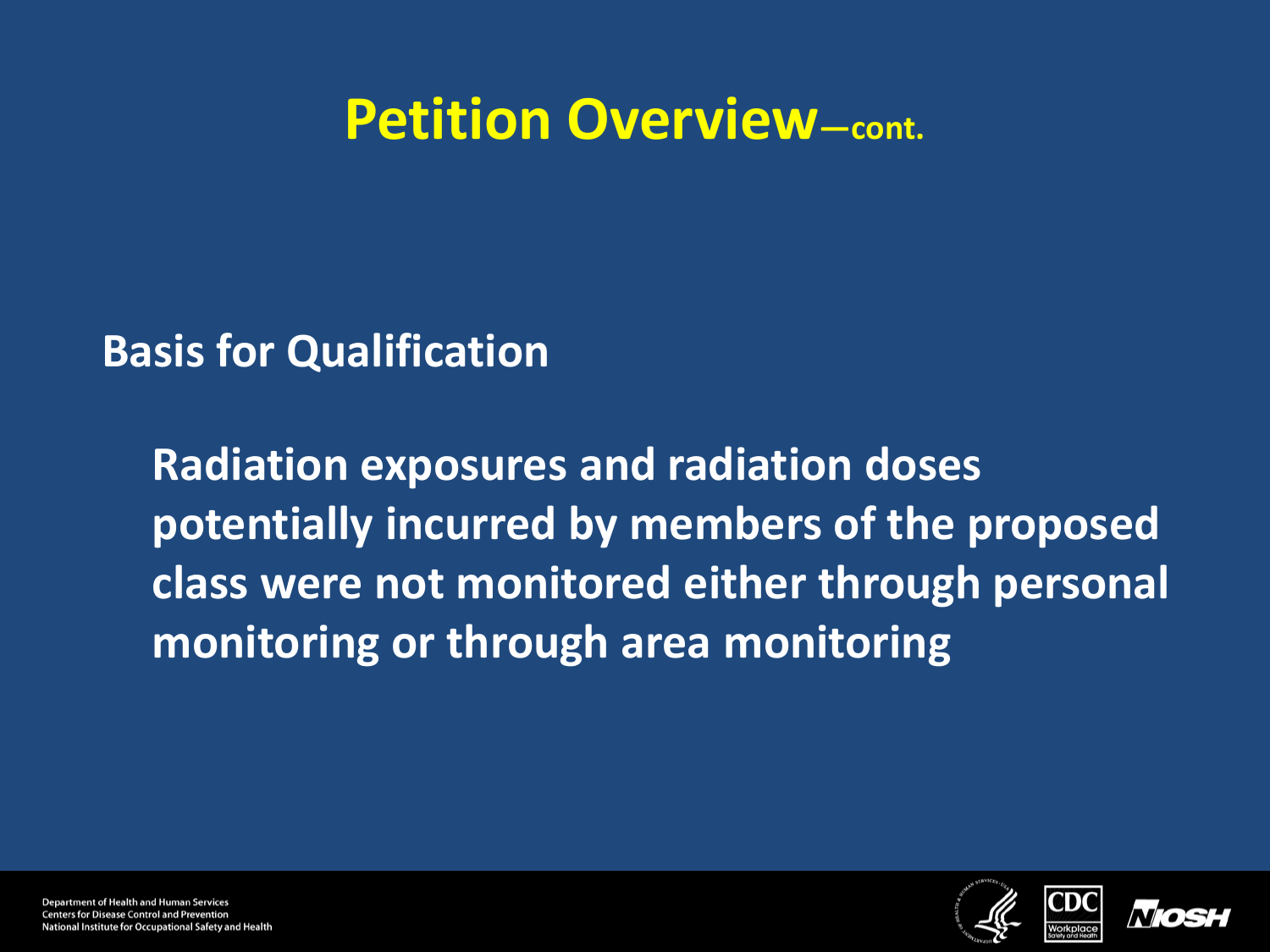#### **Petition Overview—cont.**

**Petitioner requested class:** 

*All employees who worked in any area of Baker Brothers, in Toledo, Ohio, from June 1, 1943 through December 31, 1996*

**NIOSH recommended class:** 

*All employees who worked in any area of Baker Brothers, in Toledo, Ohio, from June 1, 1943 through December 31, 1944*



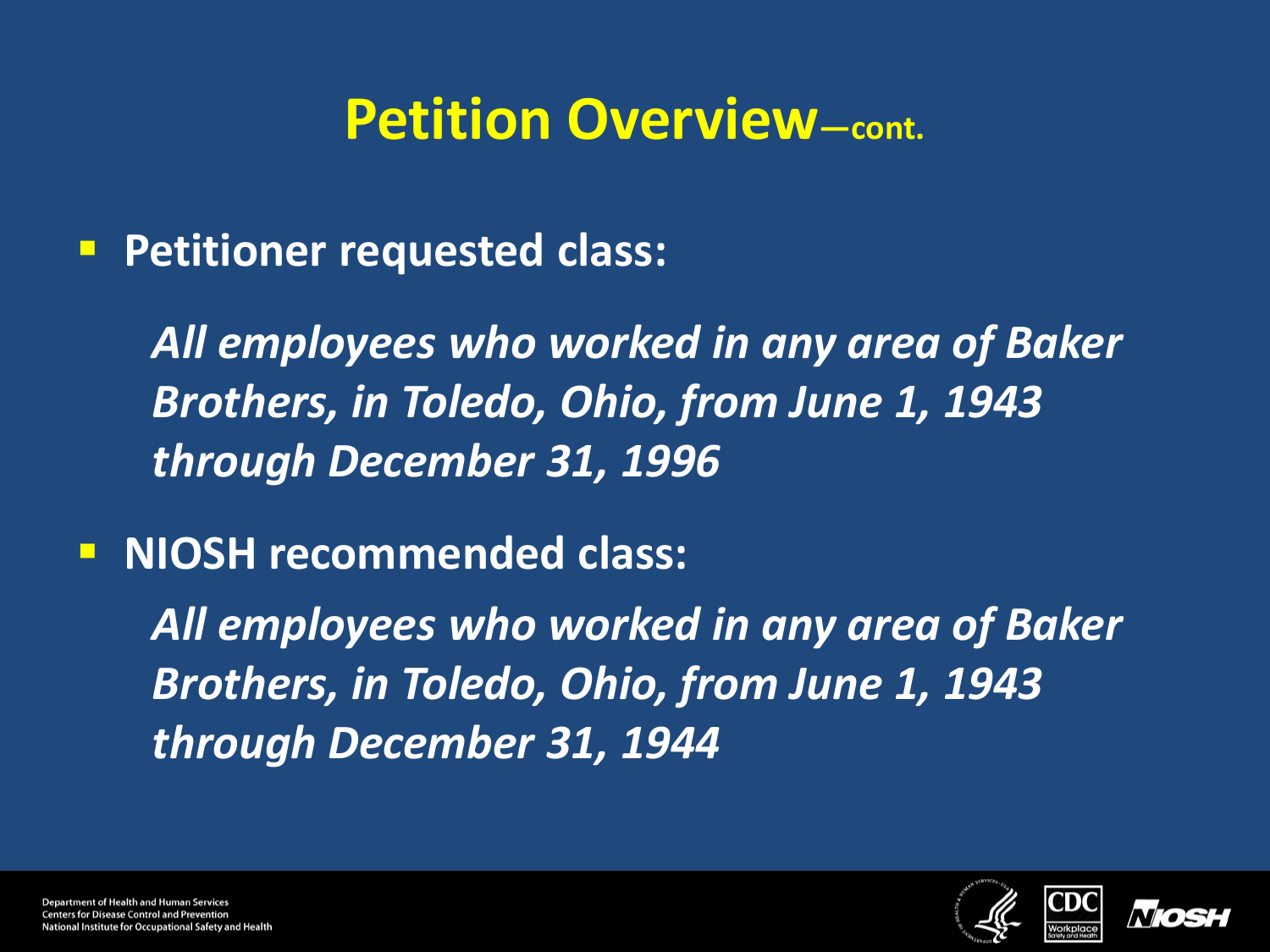## **Class Evaluated by NIOSH**

- **All employees who worked in any area of Baker Brothers, in Toledo, Ohio, from June 1, 1943 through December 31, 1996**
- **The start date of the evaluation period is consistent with the start of Manhattan Engineer District (MED) operations at Baker Brothers**
- **The end date of evaluation represents the last day of the calendar year that Baker Brothers is listed as covered on the EEOICPA facility list**



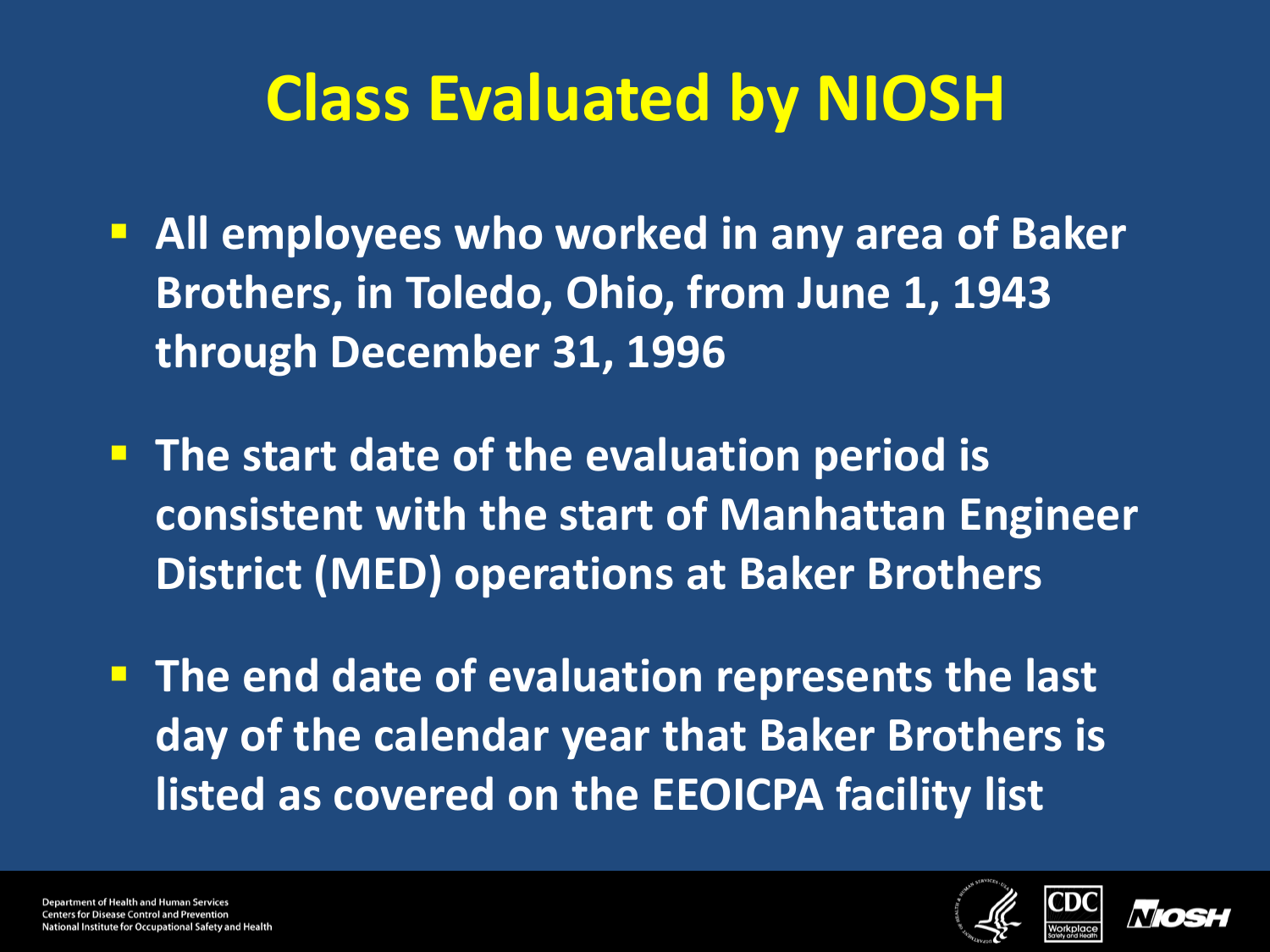## **Sources of Available Information**

- **F** Site Profile Battelle-TBD-6000, used to model **external doses for the machining process, and to estimate contamination levels from operations**
- **ORAUT-OTIB-0070 methods used to model residual period doses**
- **NIOSH Site Research Database: 154 documents researched**
- **Normal data searches were also conducted**



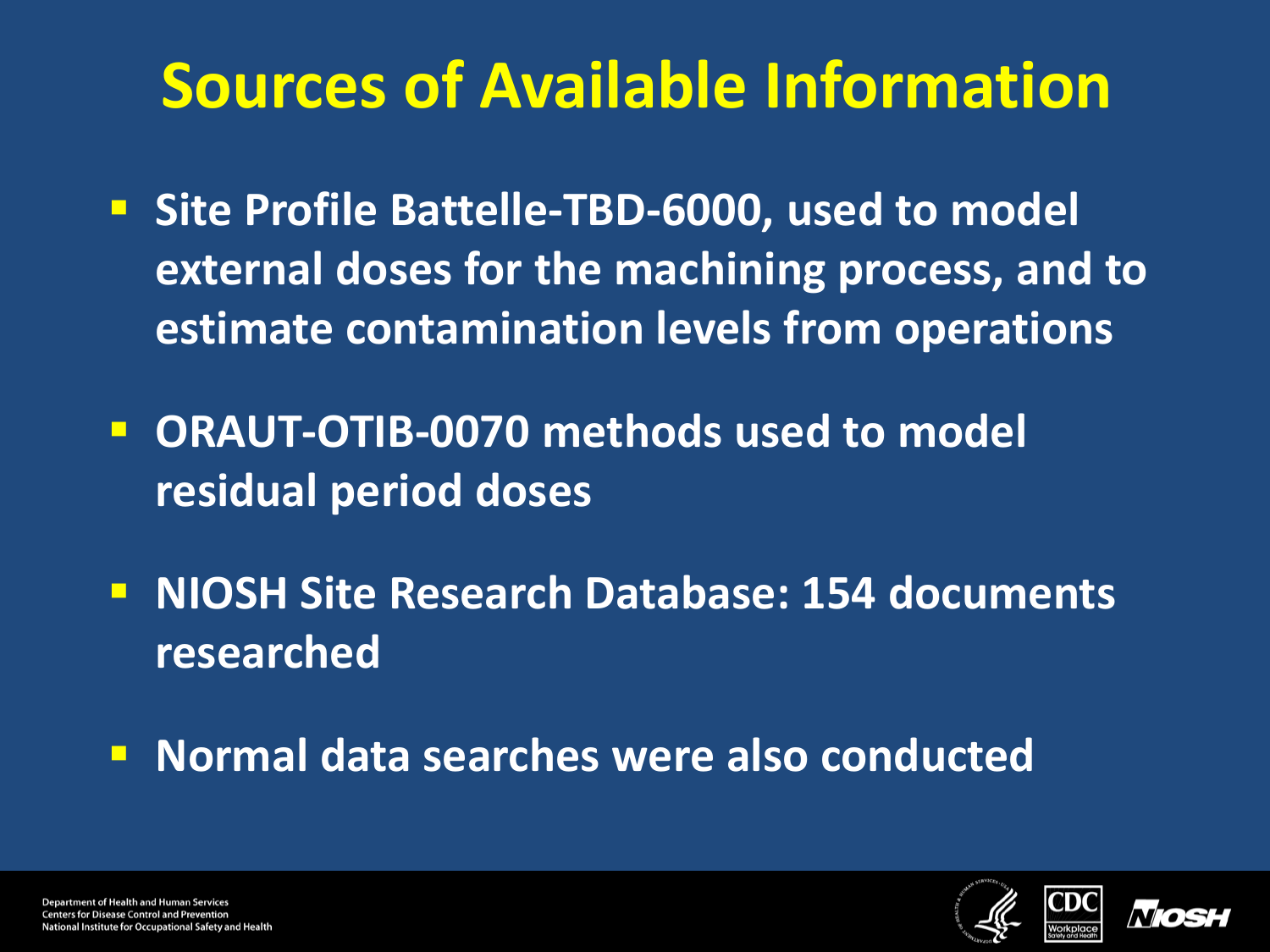#### **Previous Dose Reconstructions**

#### **NIOSH DCAS Claims Tracking System**

#### **Information current as of November 28, 2012**

- **Baker Brothers claims submitted for dose reconstruction 4**
- **E** Claims with employment in the AWE contract period only **1**
- **Claims with employment in the residual period only 2**
- **Claims with employment in both AWE and residual periods 1**
- **Claims for which dosimetry records were obtained CLA CLANCE 10 CLANCE 10 CLANCE 10 CLANCE 10 CLANCE 10 CLANCE**



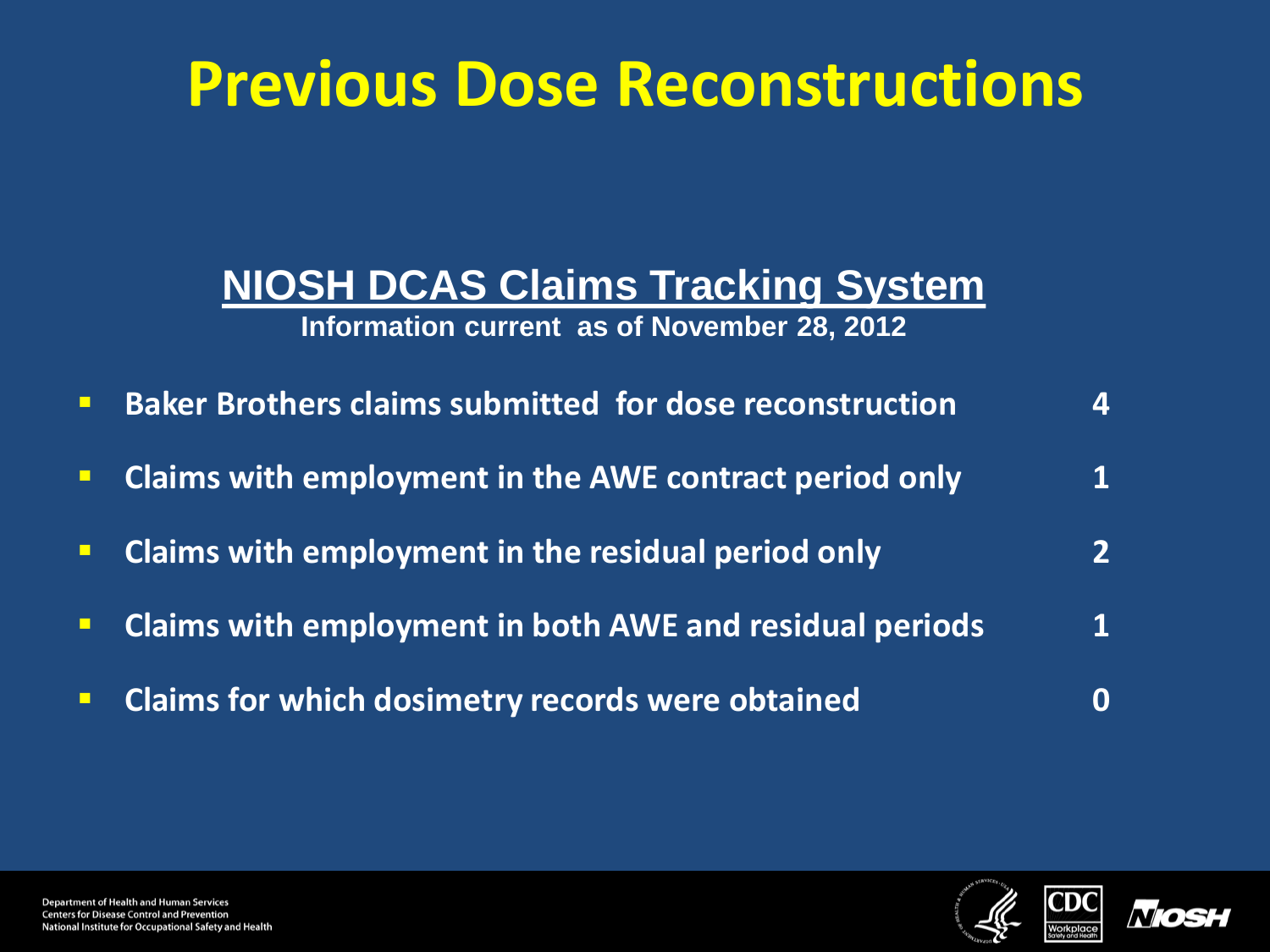### **Baker Brothers AWE Operations**

- **Baker Brothers was a DuPont subcontractor used for production level machining of uranium slugs**
- **The uranium slugs were used in the first production reactors at the Clinton Engineer Works and the Hanford Engineer Works**



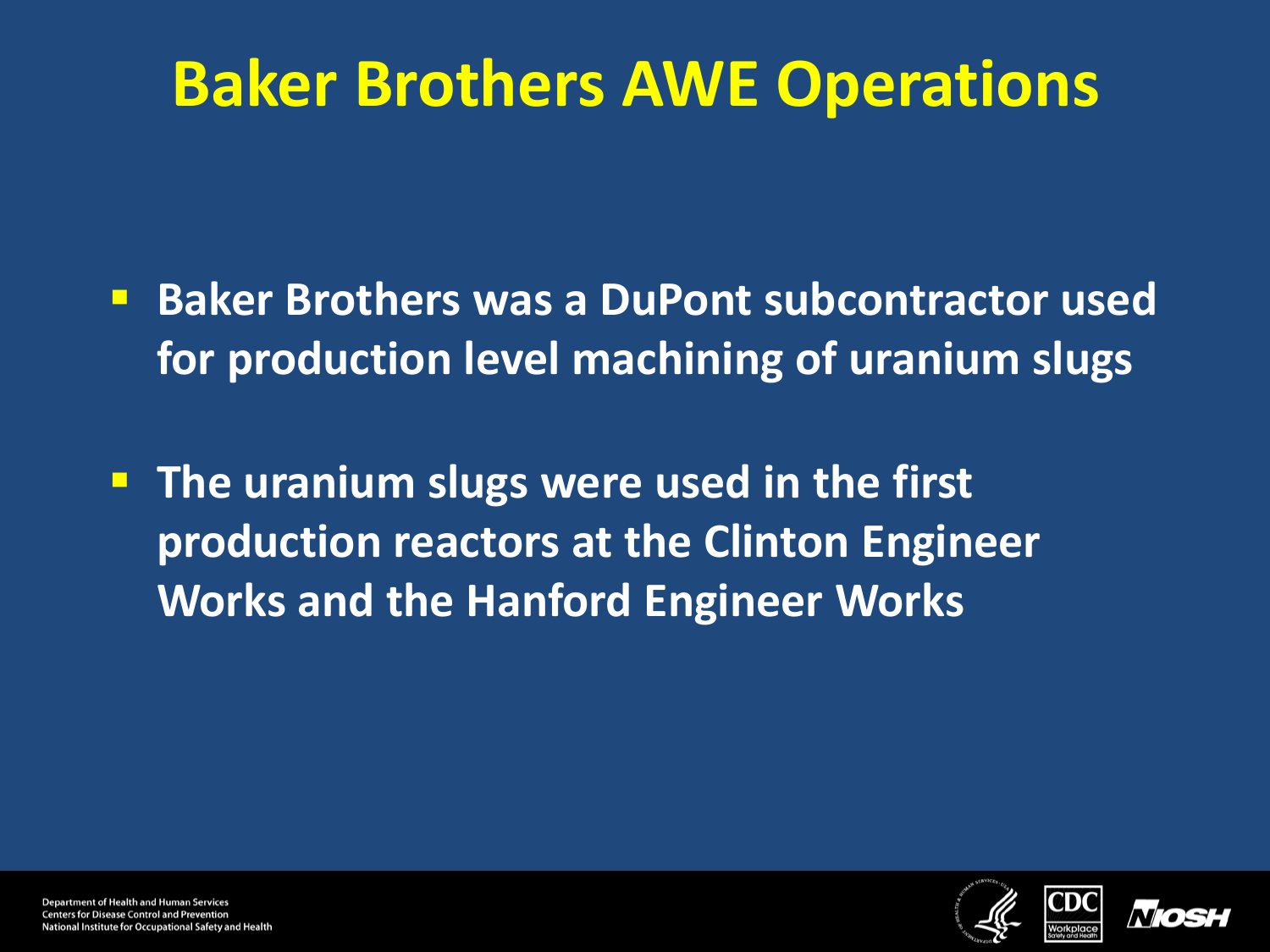#### **Baker Brothers AWE Operations—cont.**

- **Machining work started in June 1943**
- **Utilized four lathes for both rough and finish turning**
- **Machining work was completed in August 1944**
- **Shipping records indicate scrap metal and turnings remained on site through October 1944**



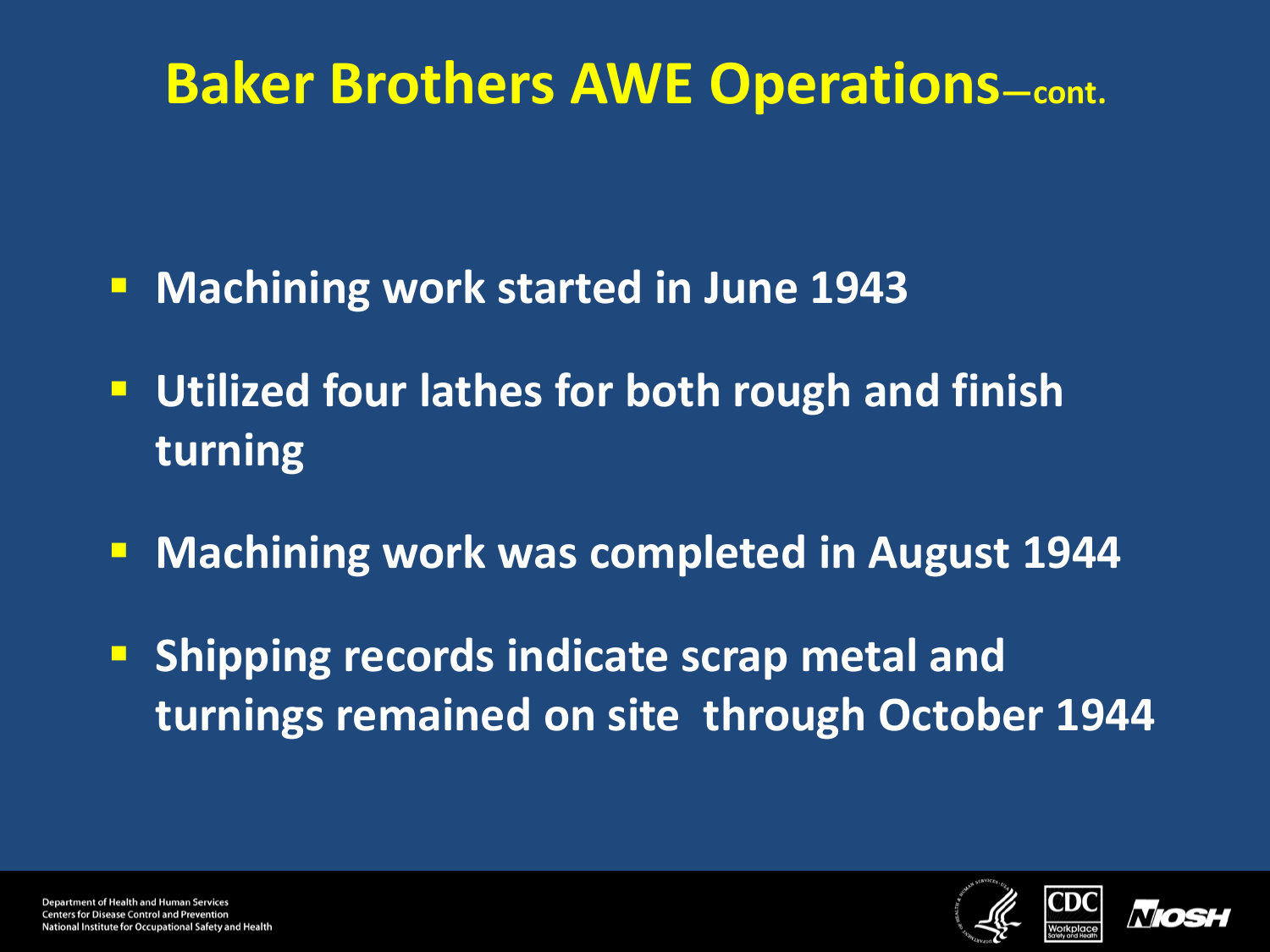## **Baker Brothers Site**







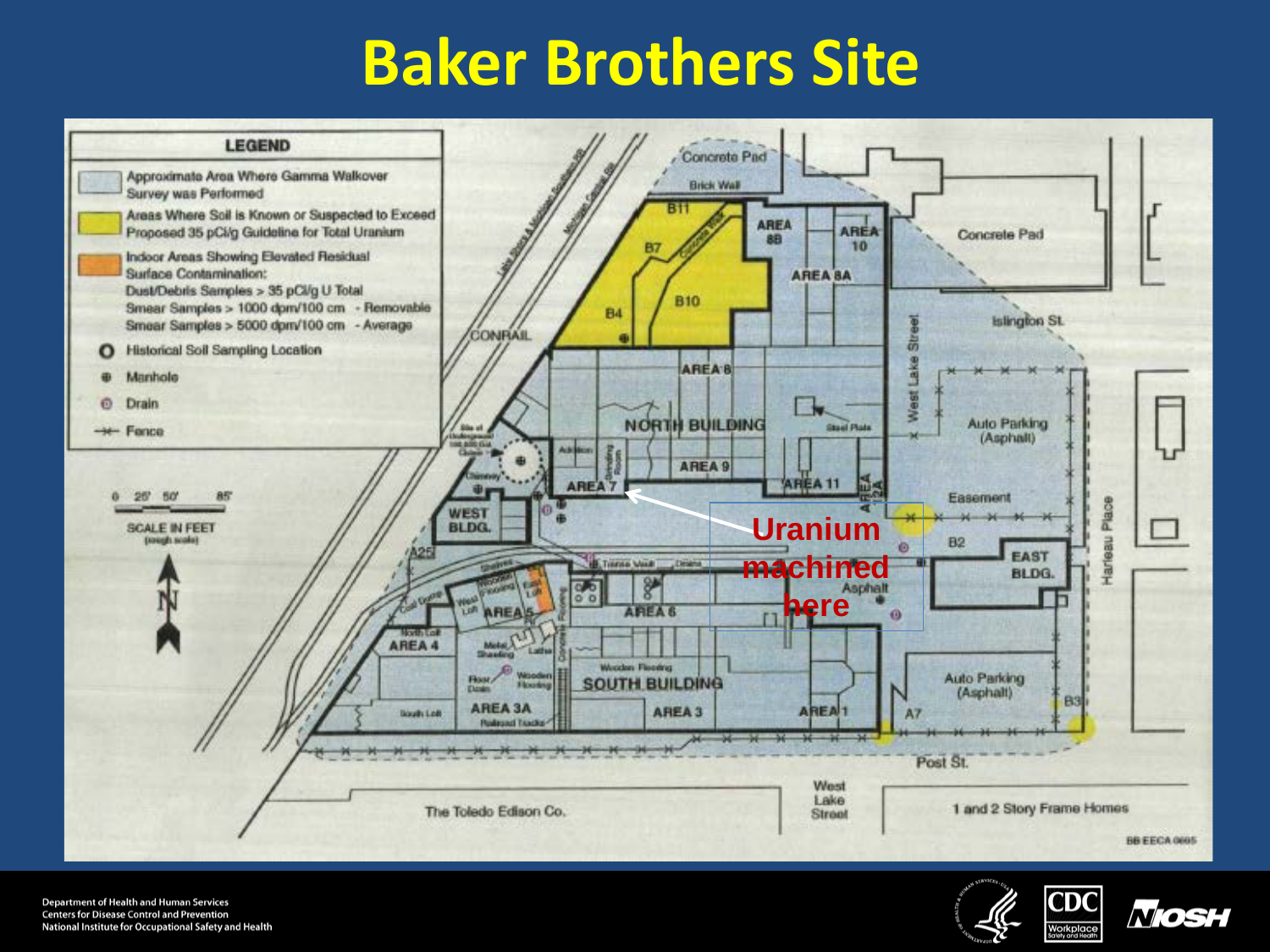## **Slug Production**

- **First order was for Clinton Engineer Works** 
	- **41,133 slugs produced from 2,107 rods**
	- **Rods received were about 8 feet long; finished slug size varied from about 4" to 6" long and up to about 1.3" diameter**
	- **Initial order of slugs were shipped out by the end of October 1943**



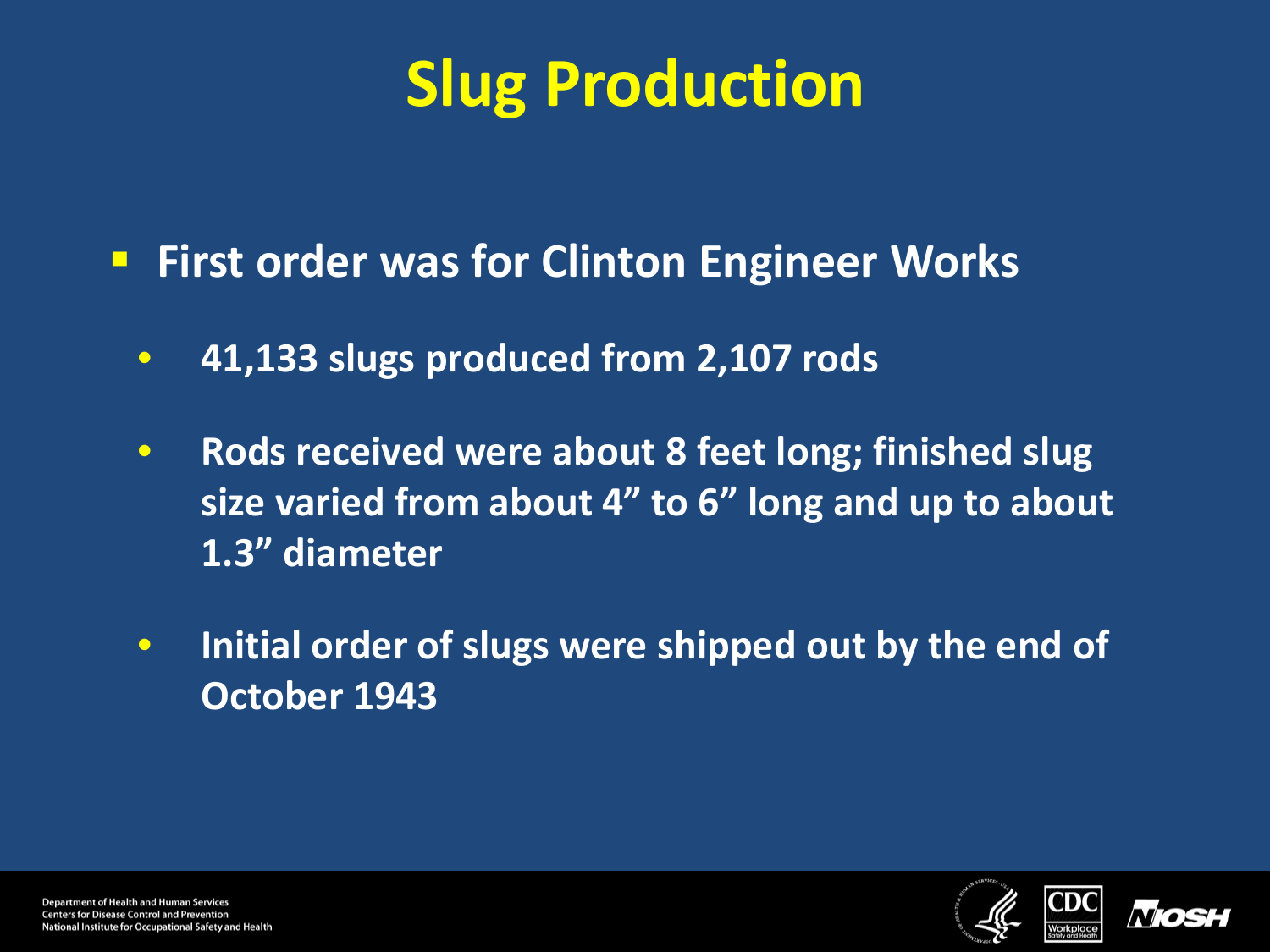#### **Slug Production—cont.**

- **Additional slug work by Baker Brothers:** 
	- **Milling grooves into previously machined Clinton slugs**
	- **Development work for the Hanford slugs**
	- **Reclaiming used experimental slugs**
	- **Production of slugs for Hanford in 1944**



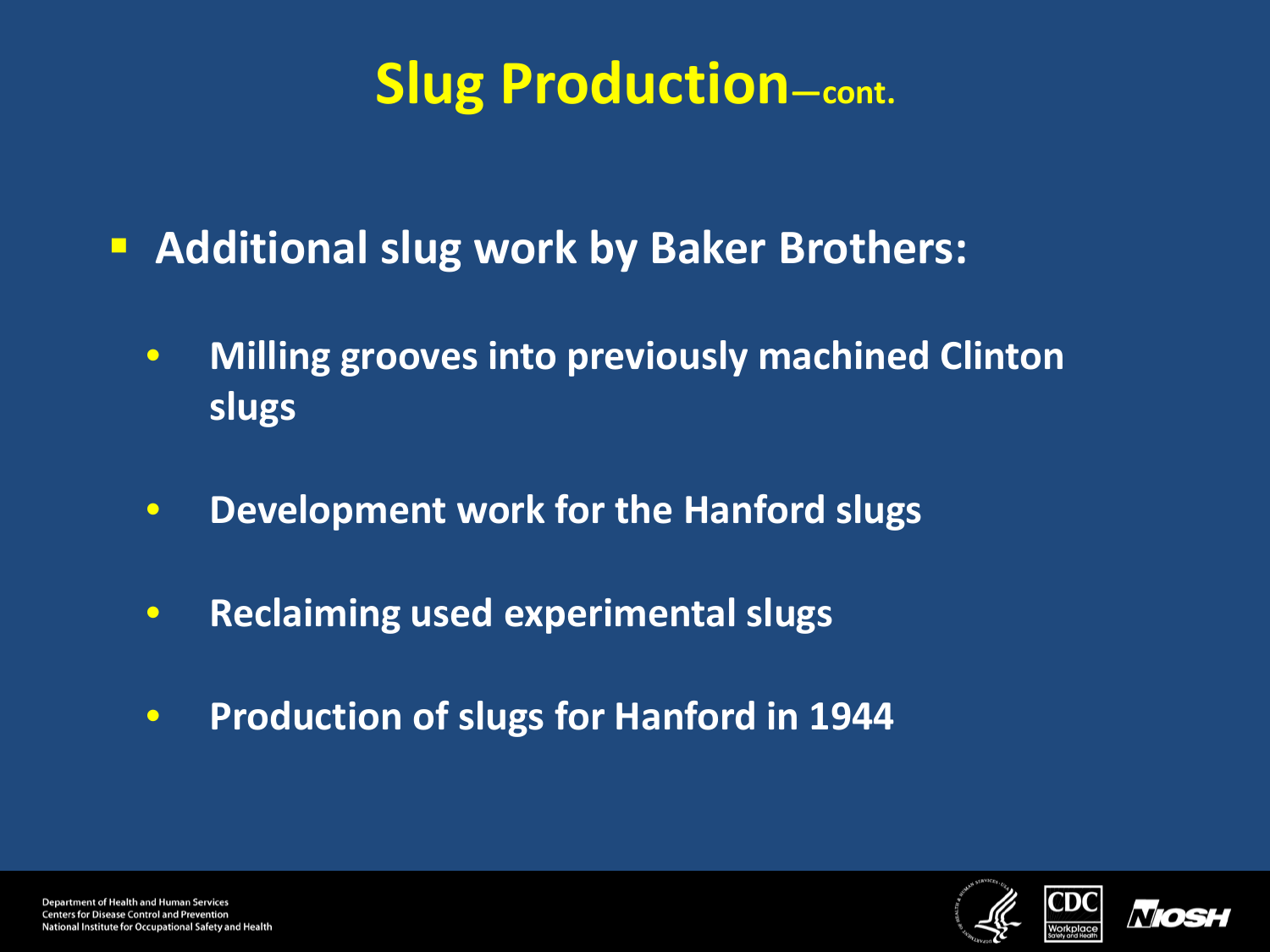## **Amount of Uranium Processed**

- **Total number of slugs machined:** 
	- **41,133 slugs produced for Clinton**
	- **12,435 slugs grooved and refaced**
	- **16,899 slugs produced for Hanford**
	- **Approximately 90 tons of uranium metal received and shipped in 1943**
	- **Precise tonnage of uranium metal handled in 1944 not available**



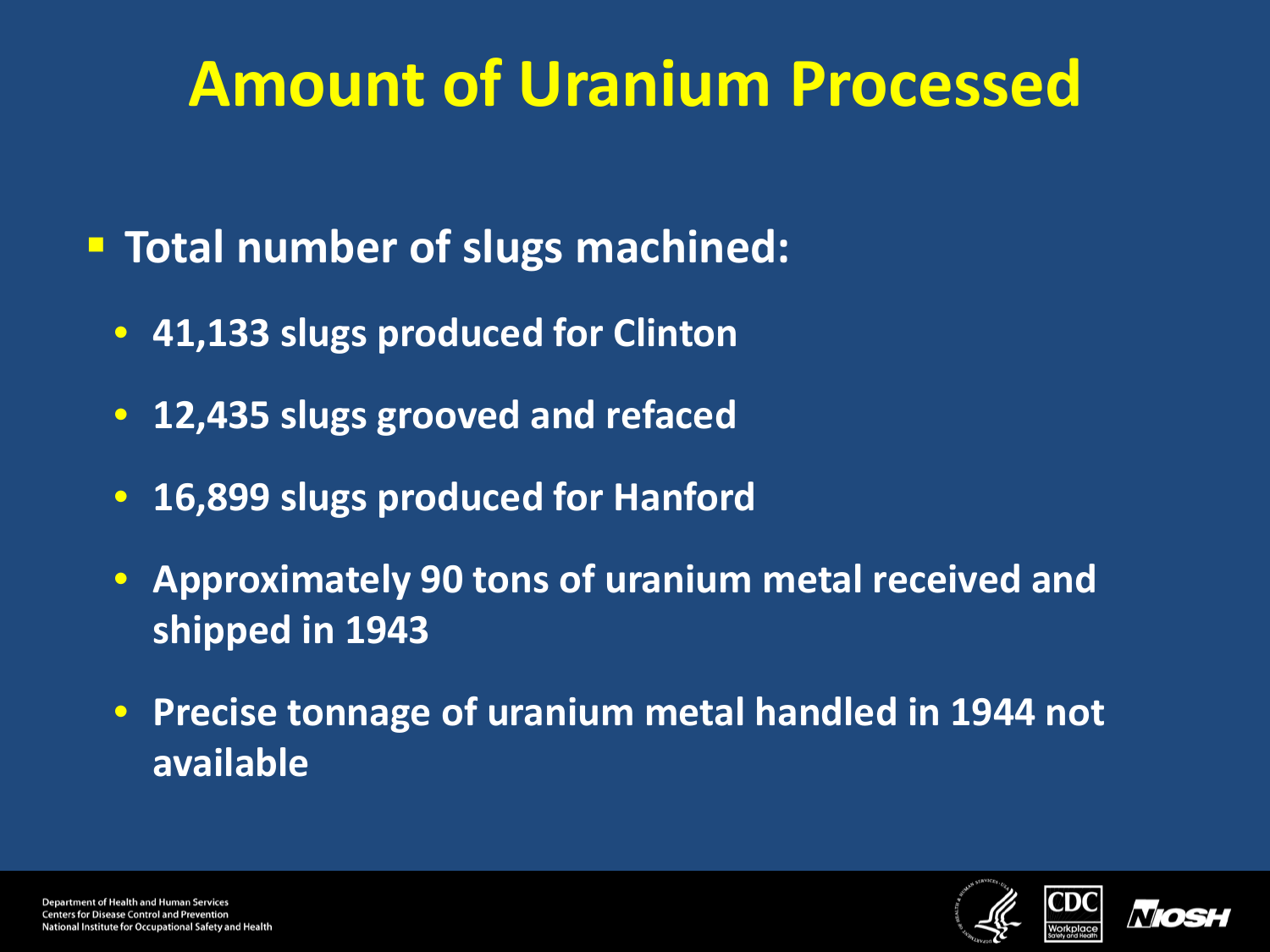## **Facility Status Post Production**

- **DOE (Formerly Utilized Sites Remedial Action Program - FUSRAP) documents reported that the Baker Brothers facility was decontaminated to existing guidelines at the end the contract.**
- **A Corps of Engineer letter from 1944 indicates that the Baker Brothers contract was to be closed out as soon as all scrap, turnings, and sweepings were shipped.**

 **The Baker Brothers assets were eventually liquidated and the machinery and equipment were sold at auction. The property was subsequently used primarily for offices and motor brokerage and electrical services.**

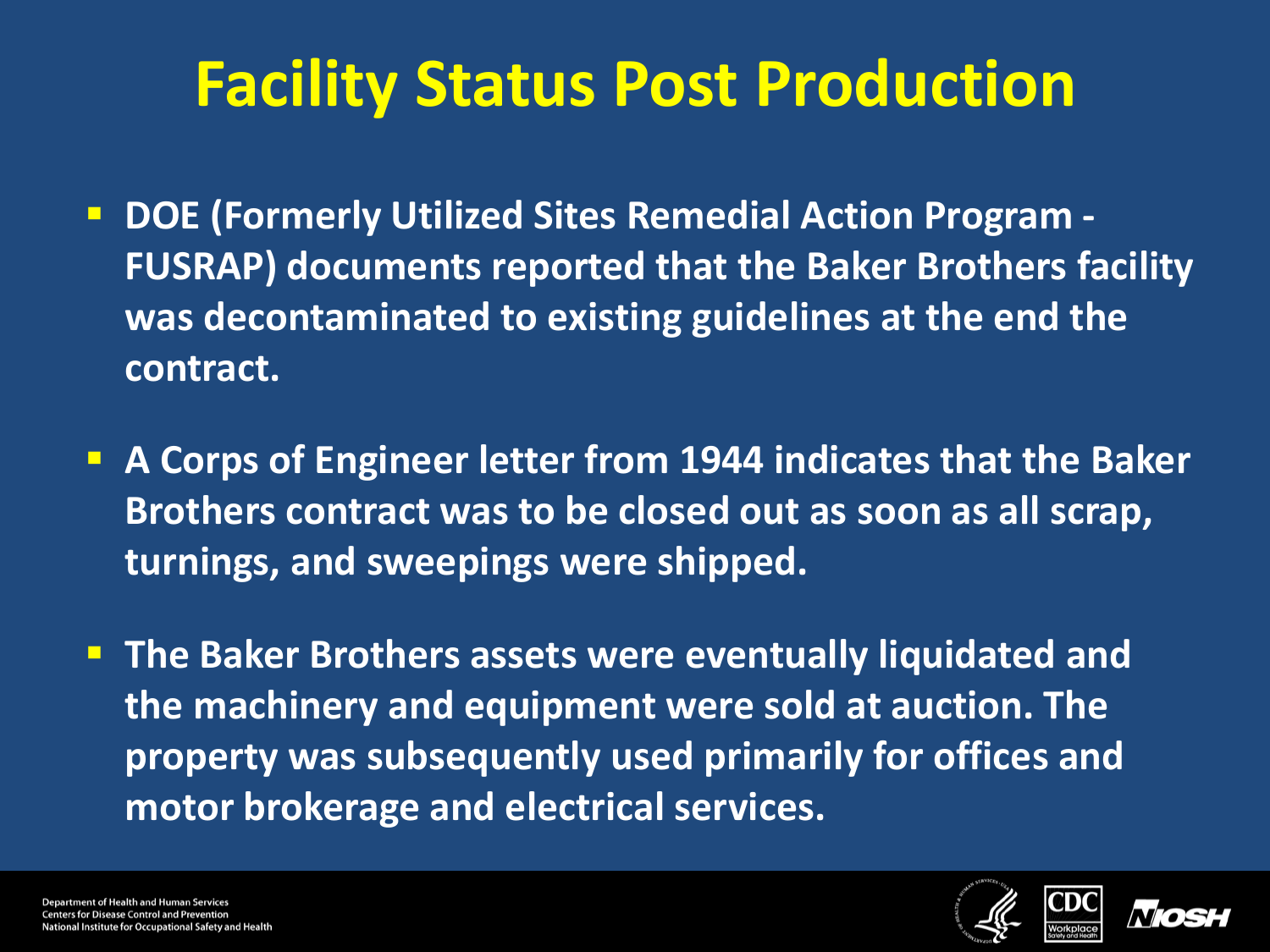# **Potential Radiation Exposures During the Evaluated Period**

- **F** Sources of internal dose
	- **Inhalation and ingestion of uranium from machining operations**
	- **Inhalation and ingestion of uranium from residual contamination**
- **F** Sources of external dose
	- **Photon and beta exposure from uranium metal**
	- **Photon and beta exposure from residual contamination**



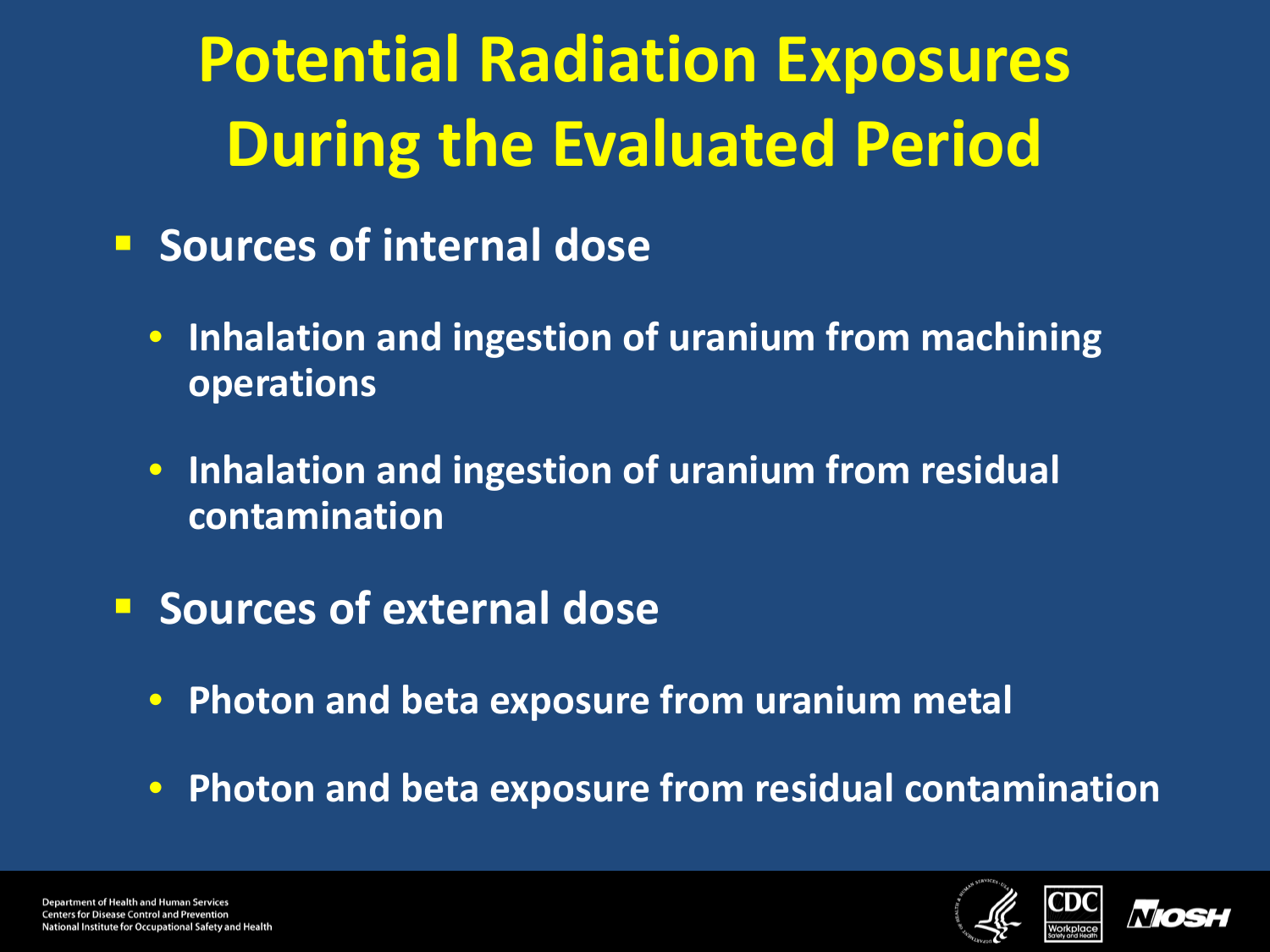## **Radiological Monitoring Data**

#### **AWE Contract Period, 1943-1944**

- **Workers had periodic medical monitoring, but no personal monitoring data is available or known to exist**
- **Limited air sample data: 1943 (3 samples); 1944 (4 samples); Samples were collected during visits by doctors from the Metallurgical Laboratory**



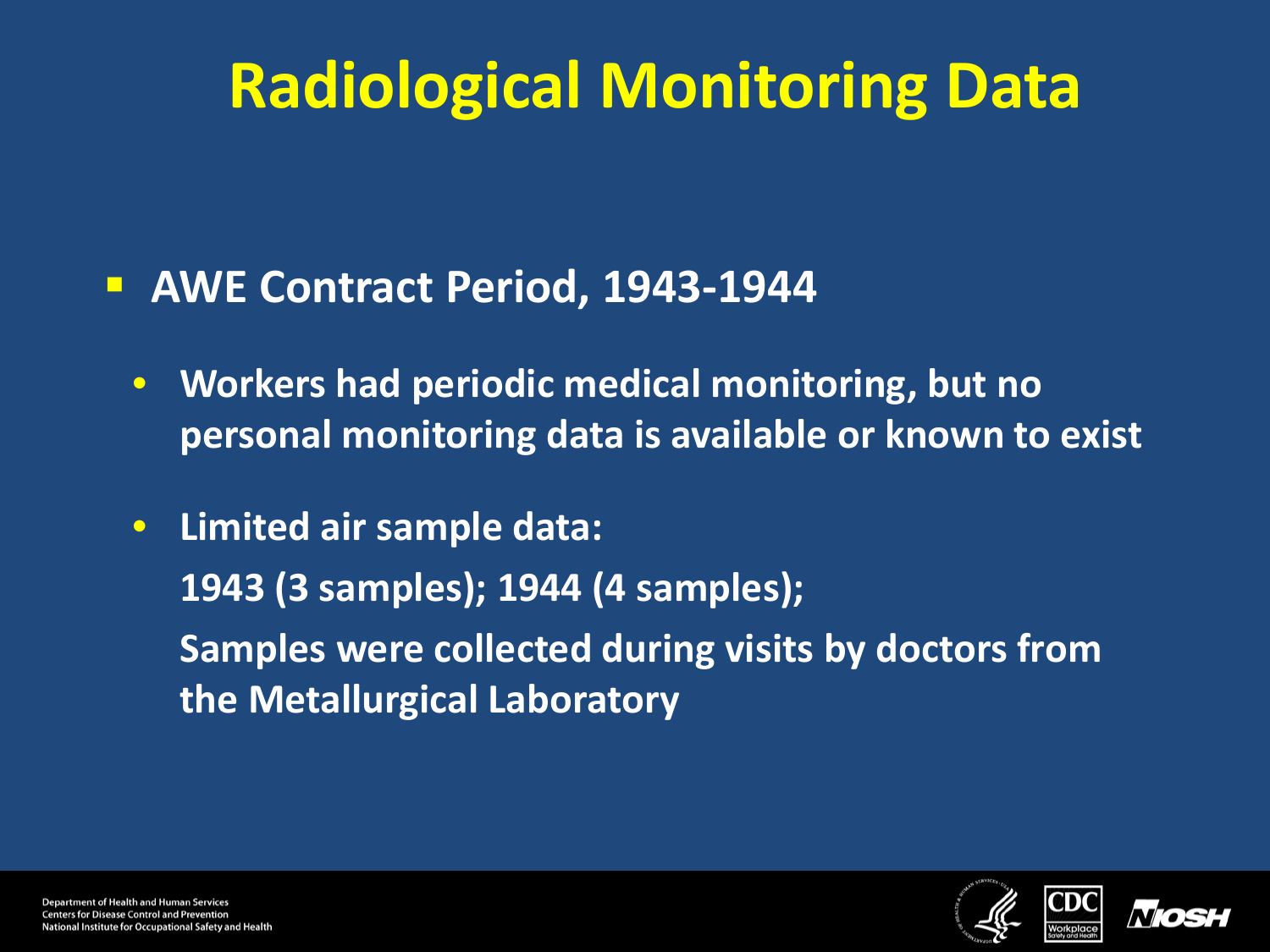#### **Radiological Monitoring Data—cont.**

- **Residual and Remediation Periods, 1945-1996**
	- **Bioassay data available for the remediation period in 1995**
	- **Air sampling conducted in 1989 and in 1995**
	- **No personal external dosimetry data**
	- **Radiation and contamination surveys performed in 1981, 1989, 1990, 1995 and 1996**



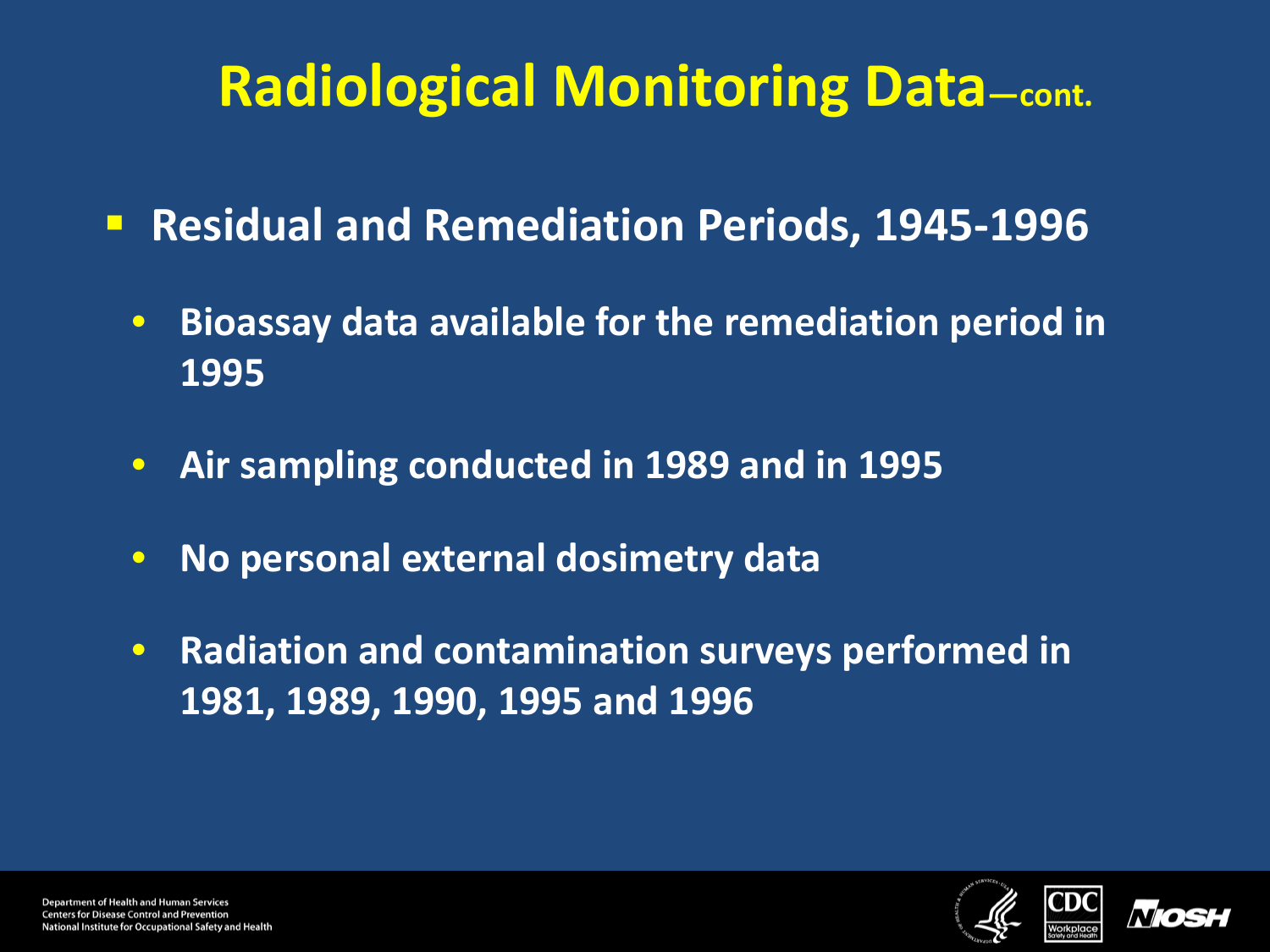### **Dose Reconstruction, AWE Period**

#### **Internal Dose 1943-1944**

- **Six air sample results from three days in 1943-1944 are insufficient to characterize episodic exposures from operations and fires**
- **Data in Battelle-TBD-6000 from other sites in later years not necessarily representative of exposure from machining in 1943-1944**
- **Internal dose cannot be reconstructed with sufficient accuracy**



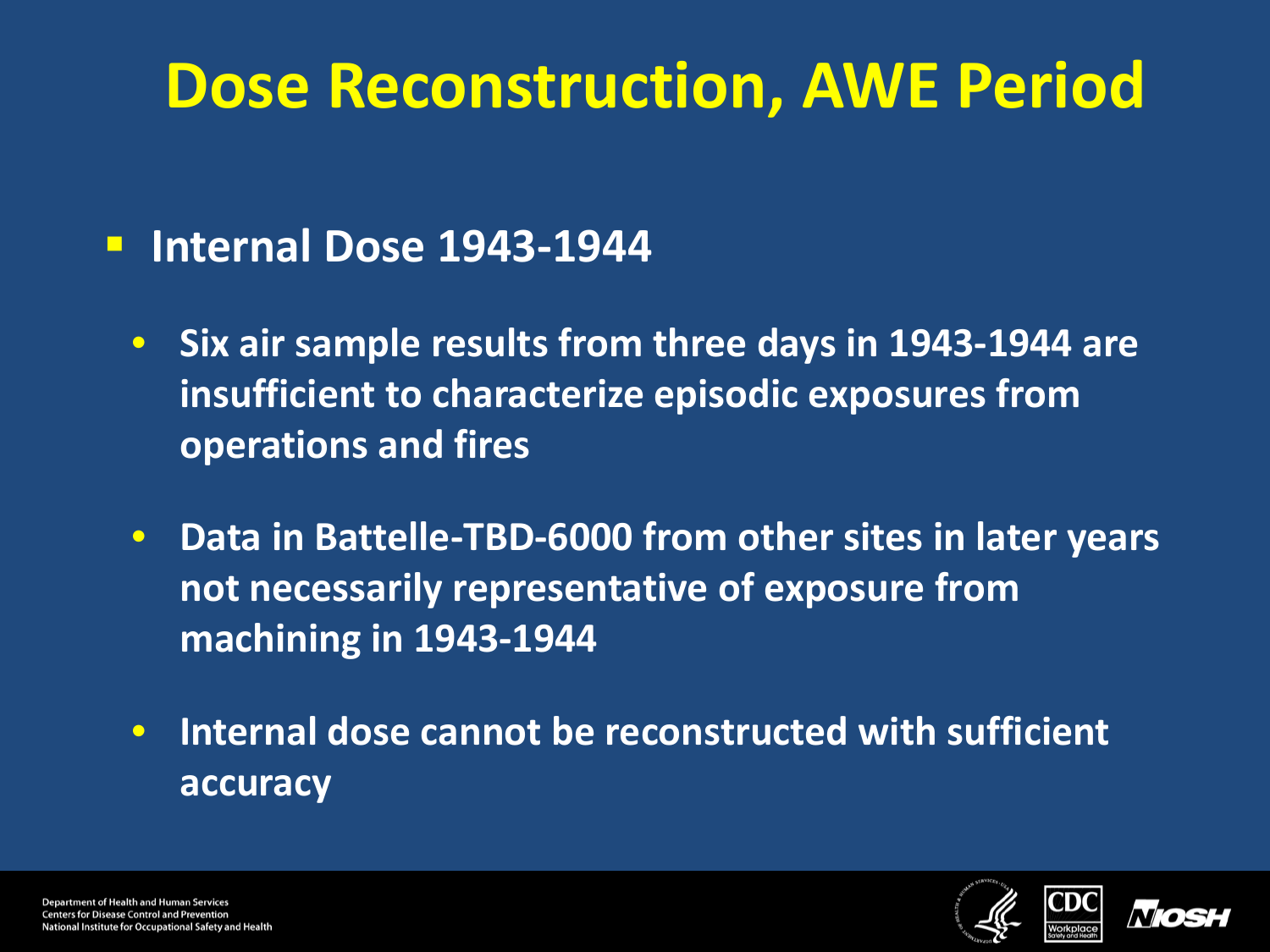#### **Dose Reconstruction, AWE Period—cont.**

#### **External Dose 1943-1944**

- **No radiation measurements from Baker Brothers are available for the AWE contract period**
- **External dose data in Battelle-TBD-6000 is representative of external dose rates from uranium metal in 1943-1944**
- **External dose from exposures in 1943-1944 can be reconstructed with sufficient accuracy**



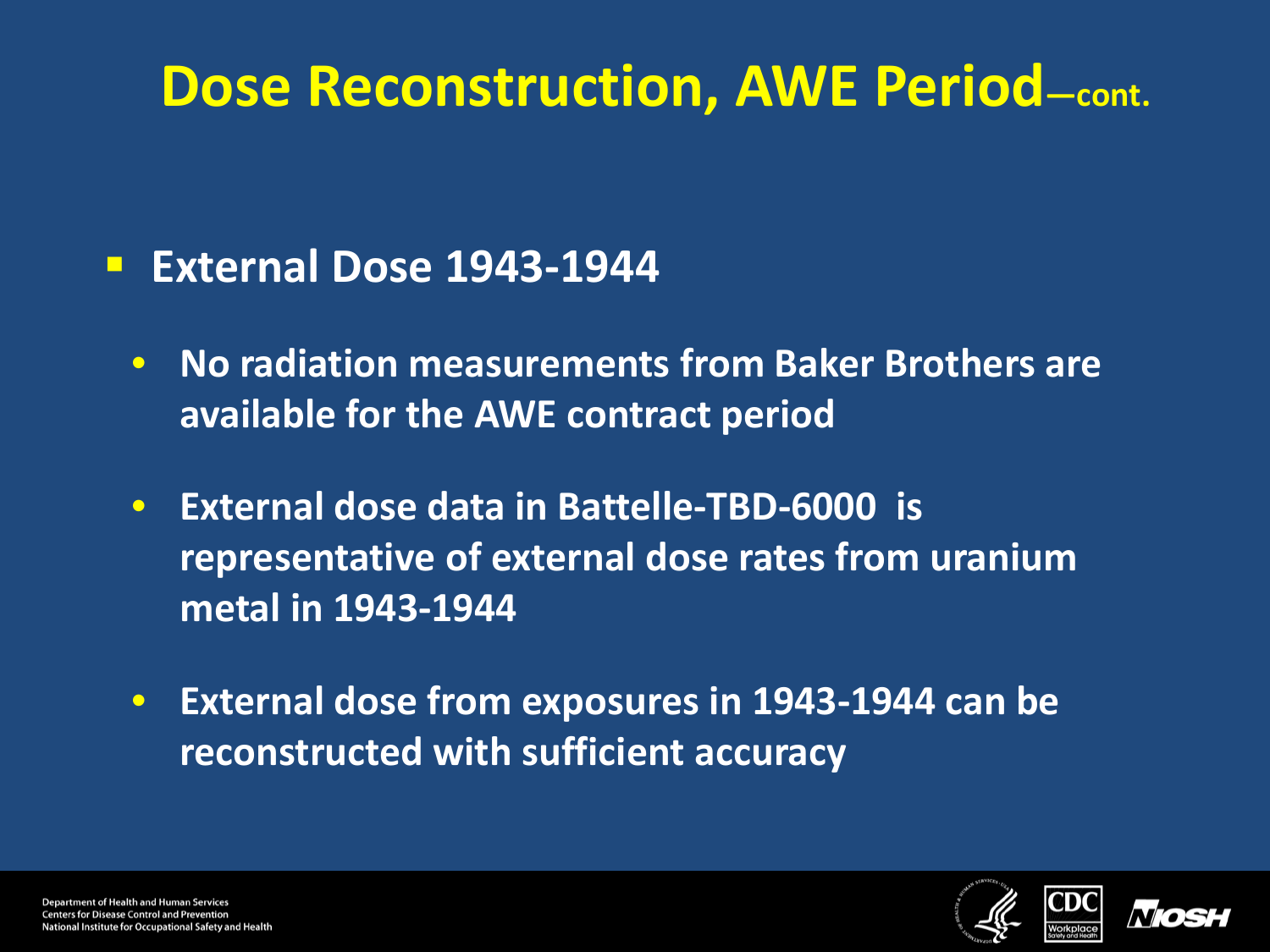## **Dose Reconstruction, Residual Period**

- **Internal Dose 1945-1996**
	- **Calculation of airborne radioactivity in 1945 made from estimates of bounding contamination levels at the beginning of the residual period**
	- **Detection limit of air samples taken in 1989 was used with the 1945 airborne radioactivity estimate to determine a source term depletion rate of 0.164/yr**
	- **Annual inhalation and ingestion intakes for each year were calculated through 1994**



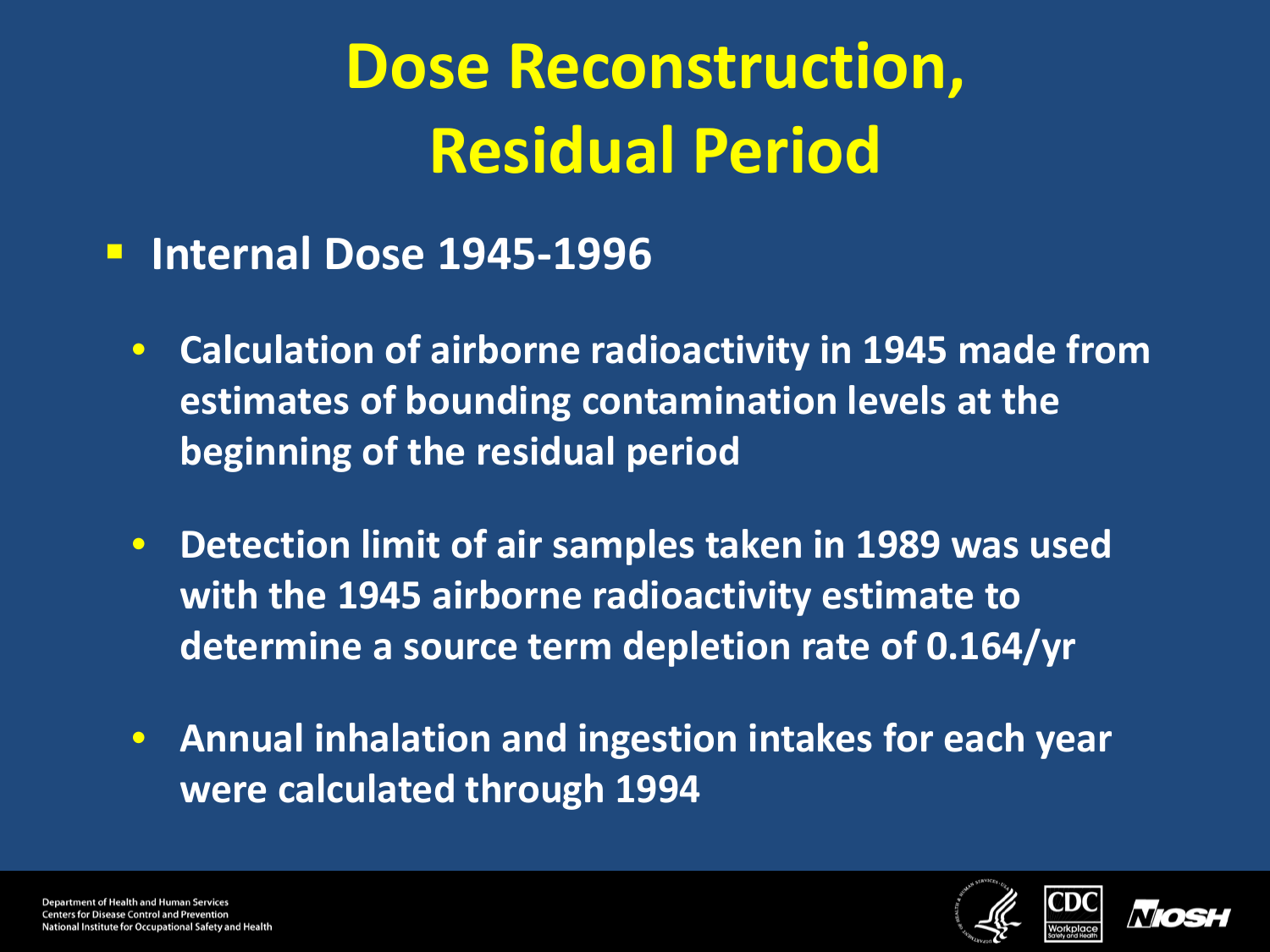**Dose Reconstruction, Residual Period—cont.** 

- **Internal Dose 1945-1996, cont.**
	- **For the remediation period in 1995, bioassay data are available for remediation workers**
	- **General area airborne radioactivity data is available for other workers in 1995**
	- **1995 dose bounds dose from work in 1996, which consisted of confirmation surveys and decontamination of a couple spots identified during the surveys**



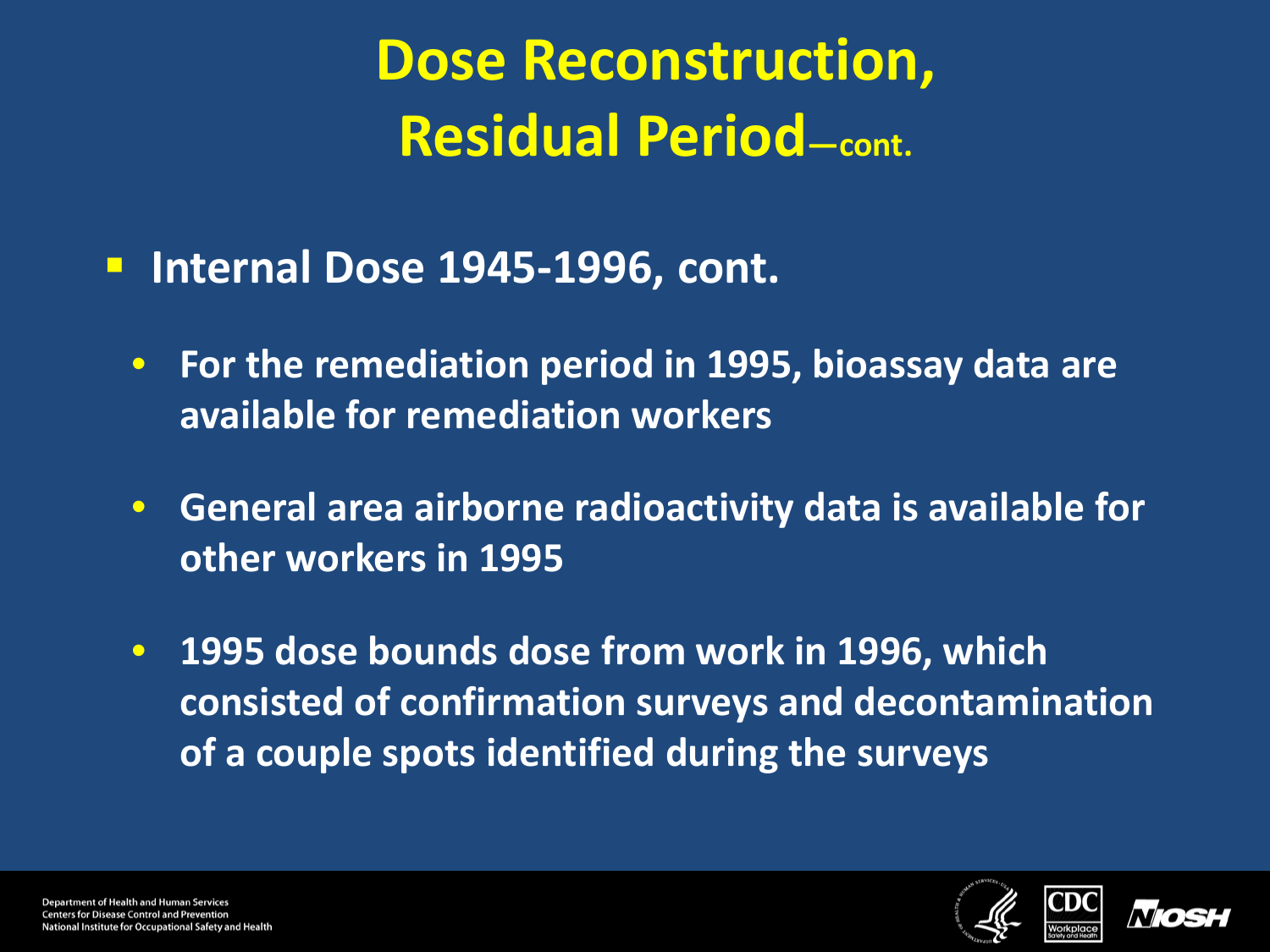### **Dose Reconstruction, Residual Period—cont.**

#### **External Dose 1945-1996**

- **Characterization data indicated relatively low radiation levels, not significantly higher than background for whole body exposures in most areas**
- **Highest dose rates and soil contamination levels were found in the outdoor courtyard where the uranium metal had been staged in 1943-1944**
- **Bounding external dose of 0.037 mrem per work year was calculated based on continuous exposure in the courtyard from 1945 to 1996**



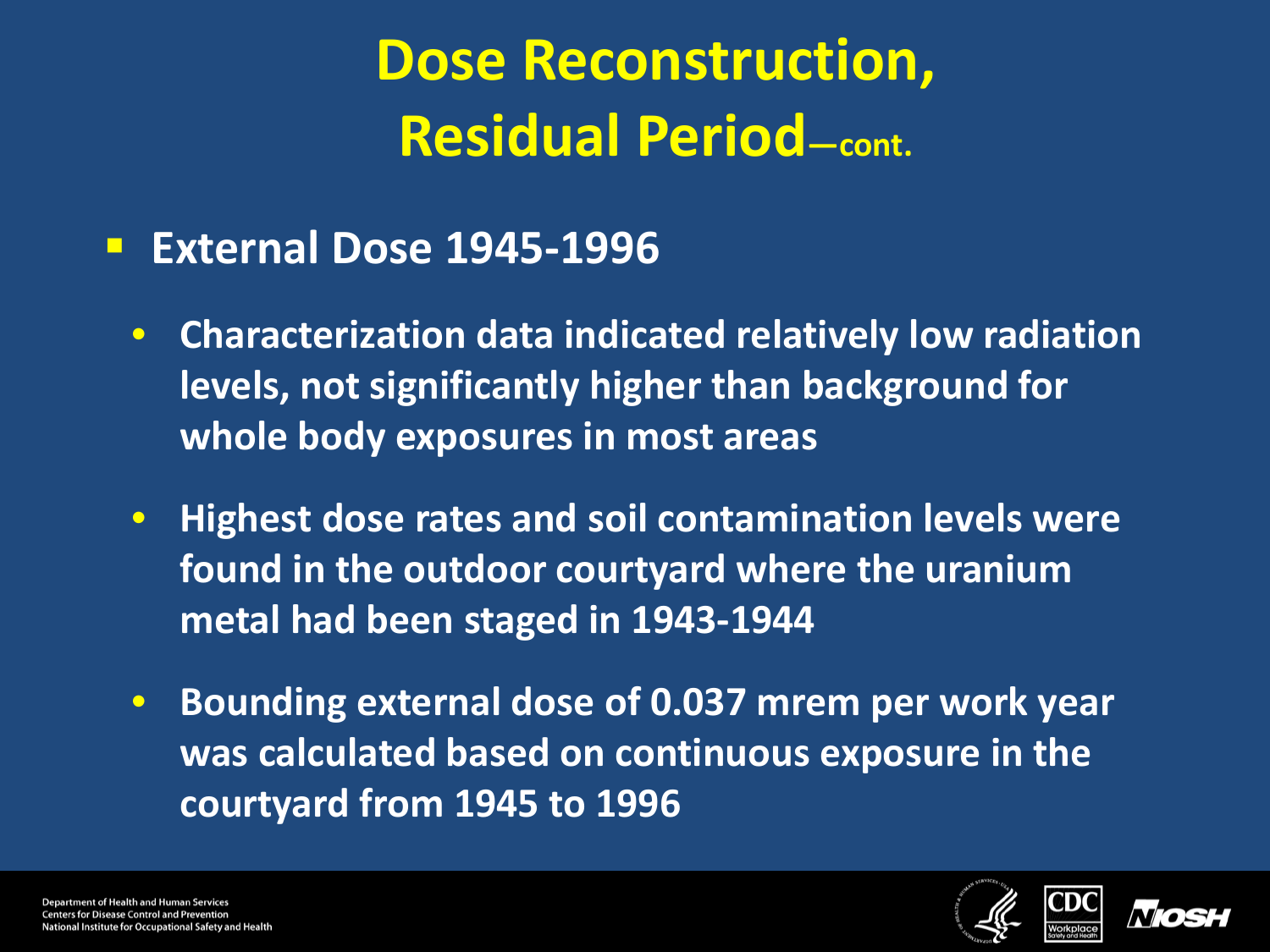## **Feasibility of Dose Reconstruction**

- **AWE Contract Period, 1943-1944**
	- **NIOSH found that the available air monitoring records are insufficient to estimate intakes**
	- **Baker Brothers was one of the first companies to machine uranium on a production scale**
	- **Methods of applying coolant, controlling fires, and controlling exposures were developed concurrent with operations at Baker Brothers**
	- **Intakes cannot be estimated with sufficient accuracy**



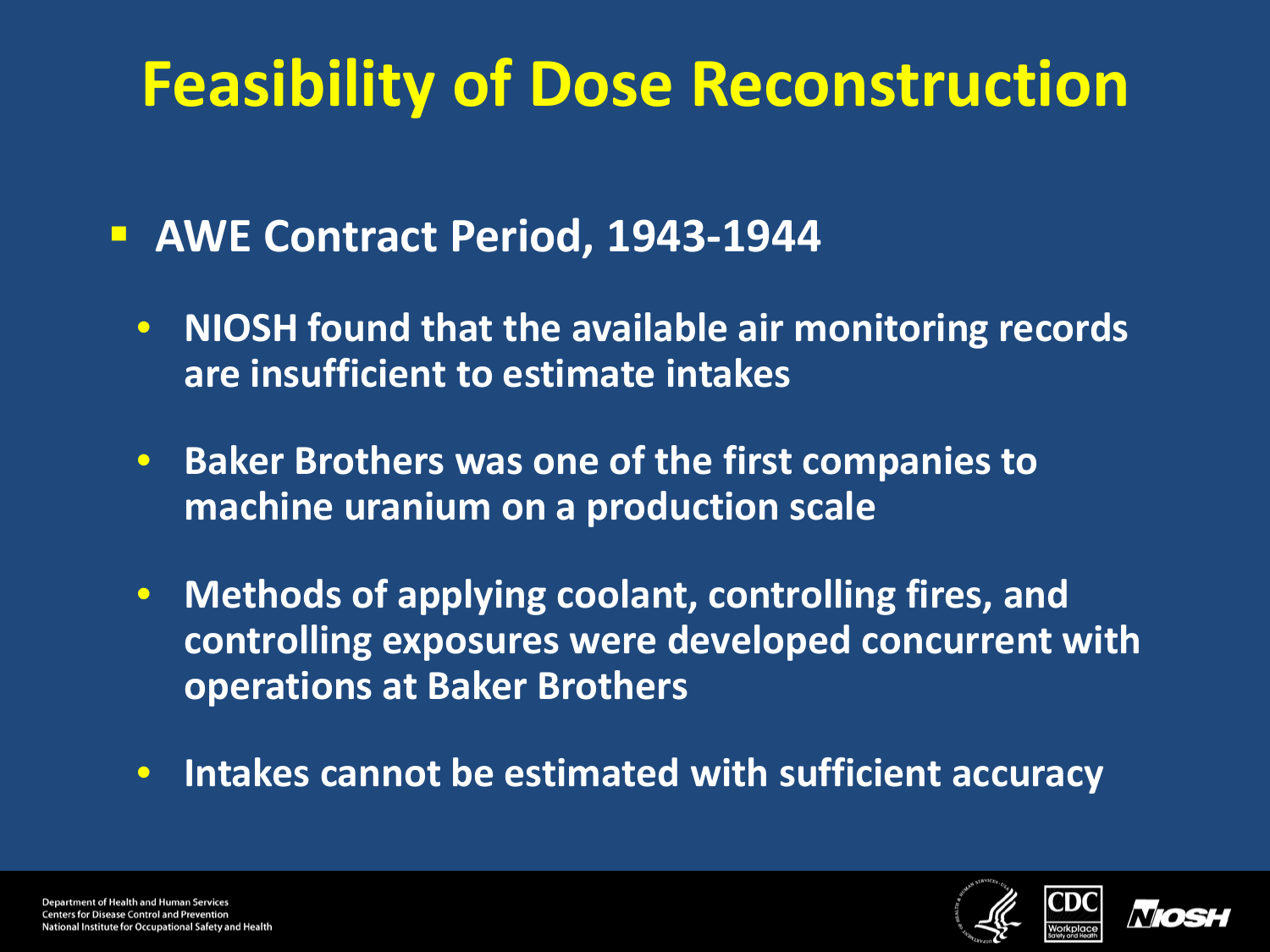#### **Feasibility of Dose Reconstruction—cont.**

#### **AWE Contract Period, 1943-1944**

- **NIOSH found that external dose from exposure to uranium metal can be estimated using available uranium metal dose rate measurement data**
- **External dose during the AWE Contract Period can be reconstructed with sufficient accuracy**

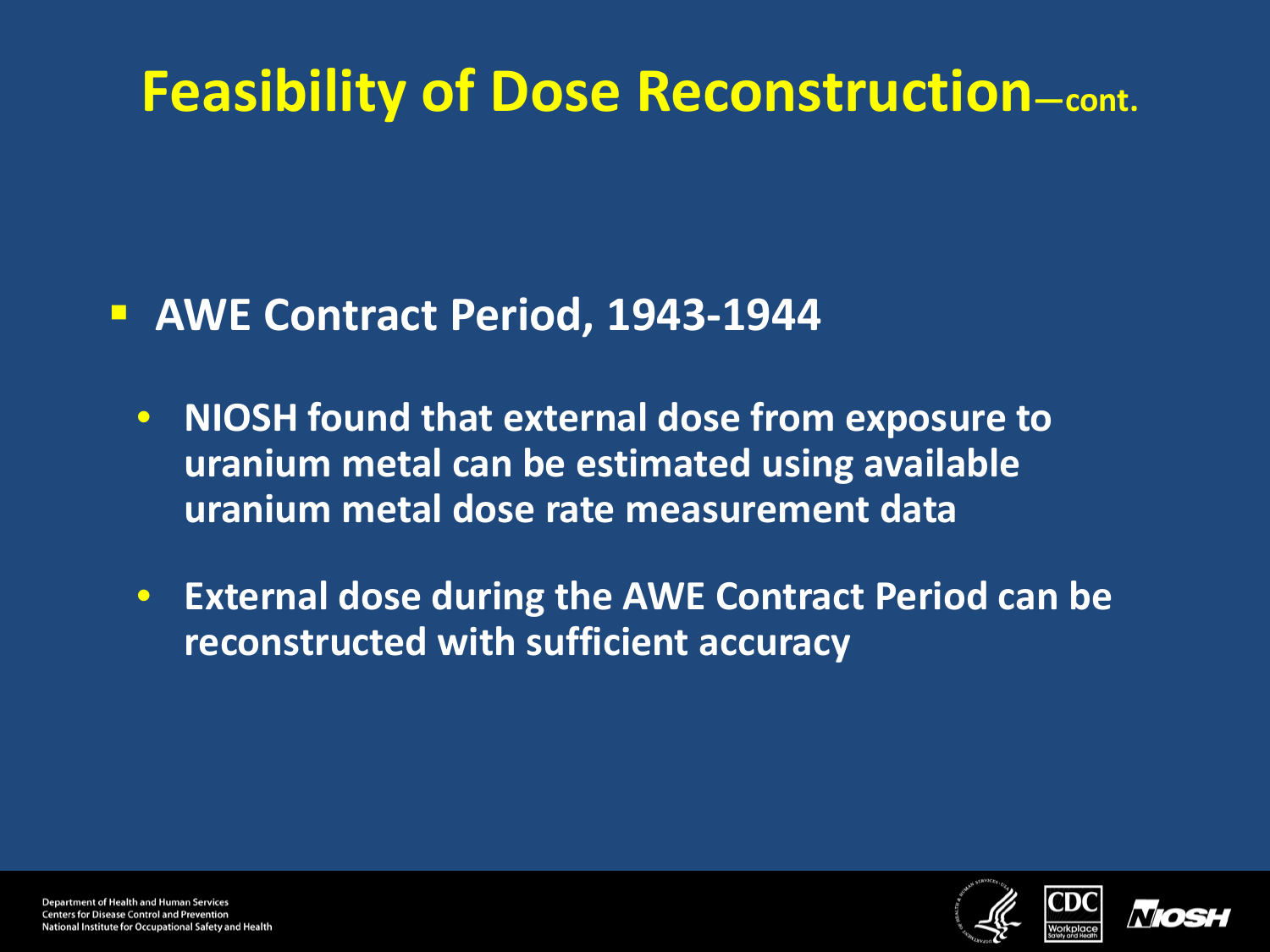#### **Feasibility of Dose Reconstruction—cont.**

**Residual and Remediation Periods, 1945-1996** 

- **NIOSH found that internal doses can be estimated with sufficient accuracy based on estimates of bounding contamination levels at the start of the residual period and air sampling results from the later residual period**
- **Internal dose during remediation can be estimated using available worker and area monitoring data**
- **External dose during the residual and remediation periods be estimated based on measured dose rates**



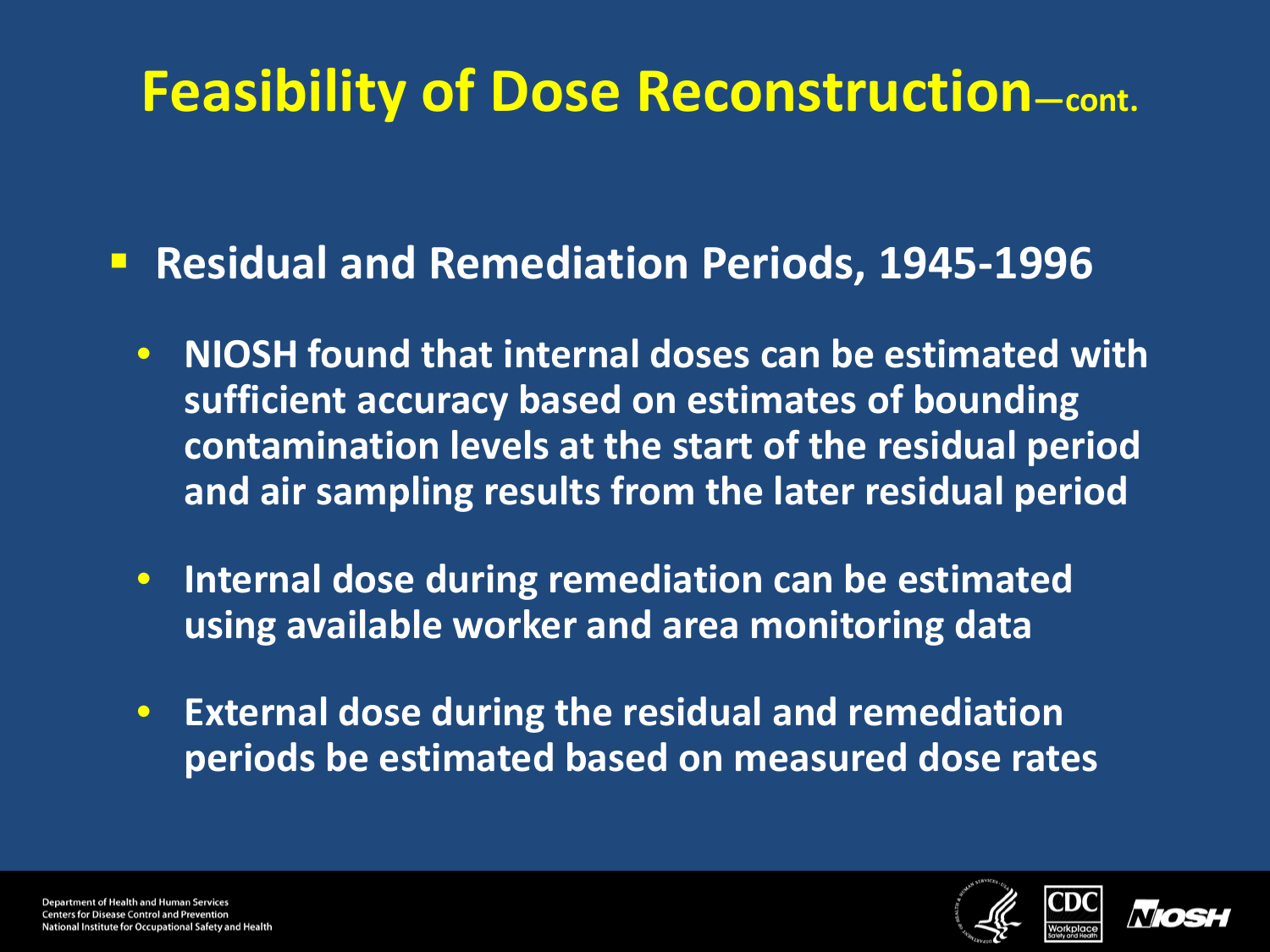

| <b>Feasibility Findings for Baker Brothers Petition</b> |                                          |                                              |  |
|---------------------------------------------------------|------------------------------------------|----------------------------------------------|--|
| June 1943 - December 1944                               |                                          |                                              |  |
| <b>Source of Exposure</b>                               | <b>Reconstruction</b><br><b>Feasible</b> | <b>Reconstruction</b><br><b>NOT Feasible</b> |  |
| <b>Internal</b>                                         |                                          |                                              |  |
| - Uranium                                               |                                          | X                                            |  |
| <b>External</b>                                         |                                          |                                              |  |
| - Uranium beta-gamma                                    | X                                        |                                              |  |
| - Neutron                                               | N/A                                      |                                              |  |
| - Medical X-ray                                         | N/A                                      |                                              |  |



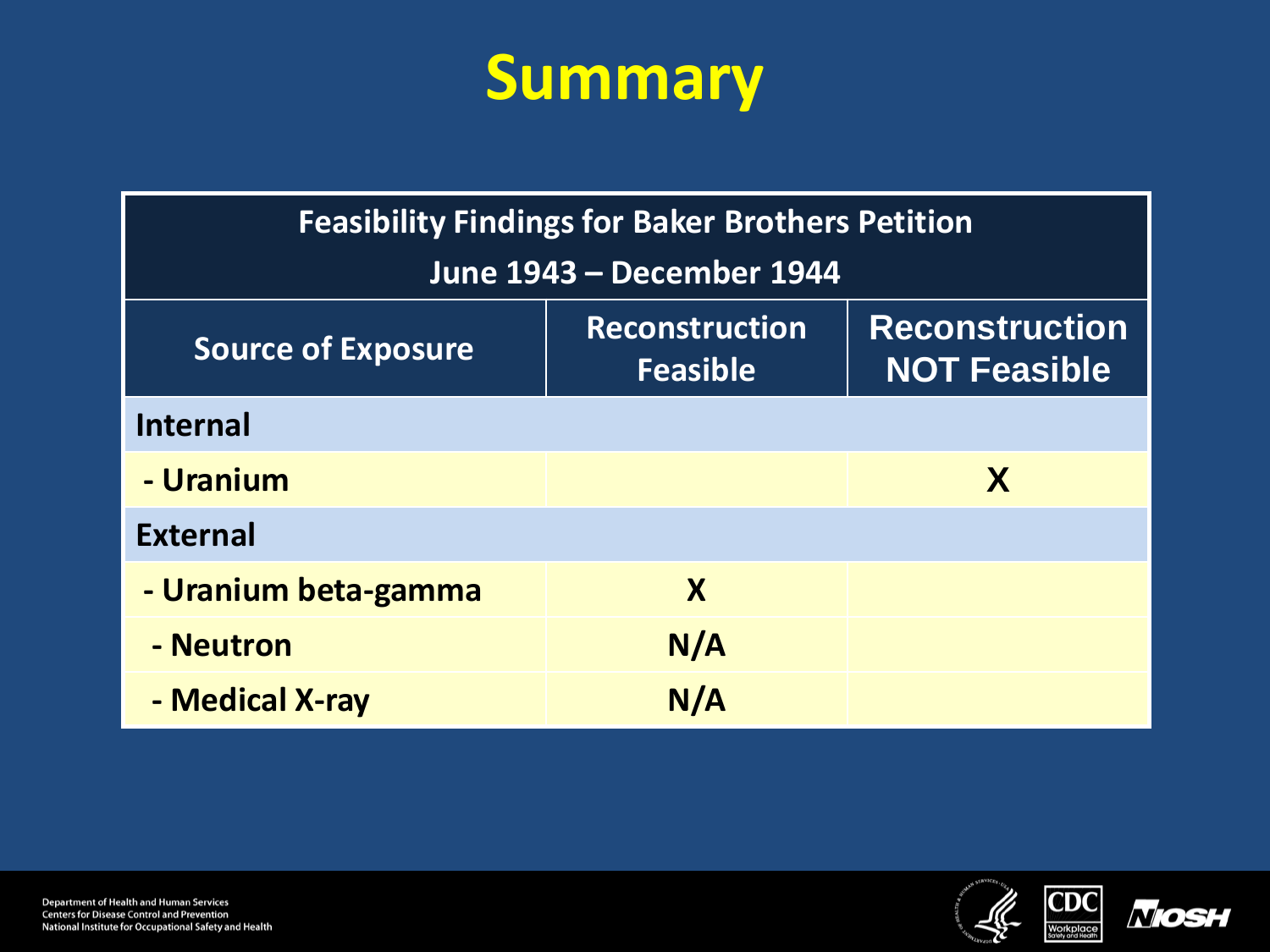

| <b>Feasibility Findings for Baker Brothers Petition</b> |                                          |                                              |  |
|---------------------------------------------------------|------------------------------------------|----------------------------------------------|--|
| January 1945 - December 1996                            |                                          |                                              |  |
| <b>Source of Exposure</b>                               | <b>Reconstruction</b><br><b>Feasible</b> | <b>Reconstruction</b><br><b>NOT Feasible</b> |  |
| <b>Internal</b>                                         |                                          |                                              |  |
| - Uranium                                               | $\mathbf{X}$                             |                                              |  |
| <b>External</b>                                         |                                          |                                              |  |
| - Uranium beta-gamma                                    | X                                        |                                              |  |
| - Neutron                                               | N/A                                      |                                              |  |
| - Medical X-ray                                         | N/A                                      |                                              |  |